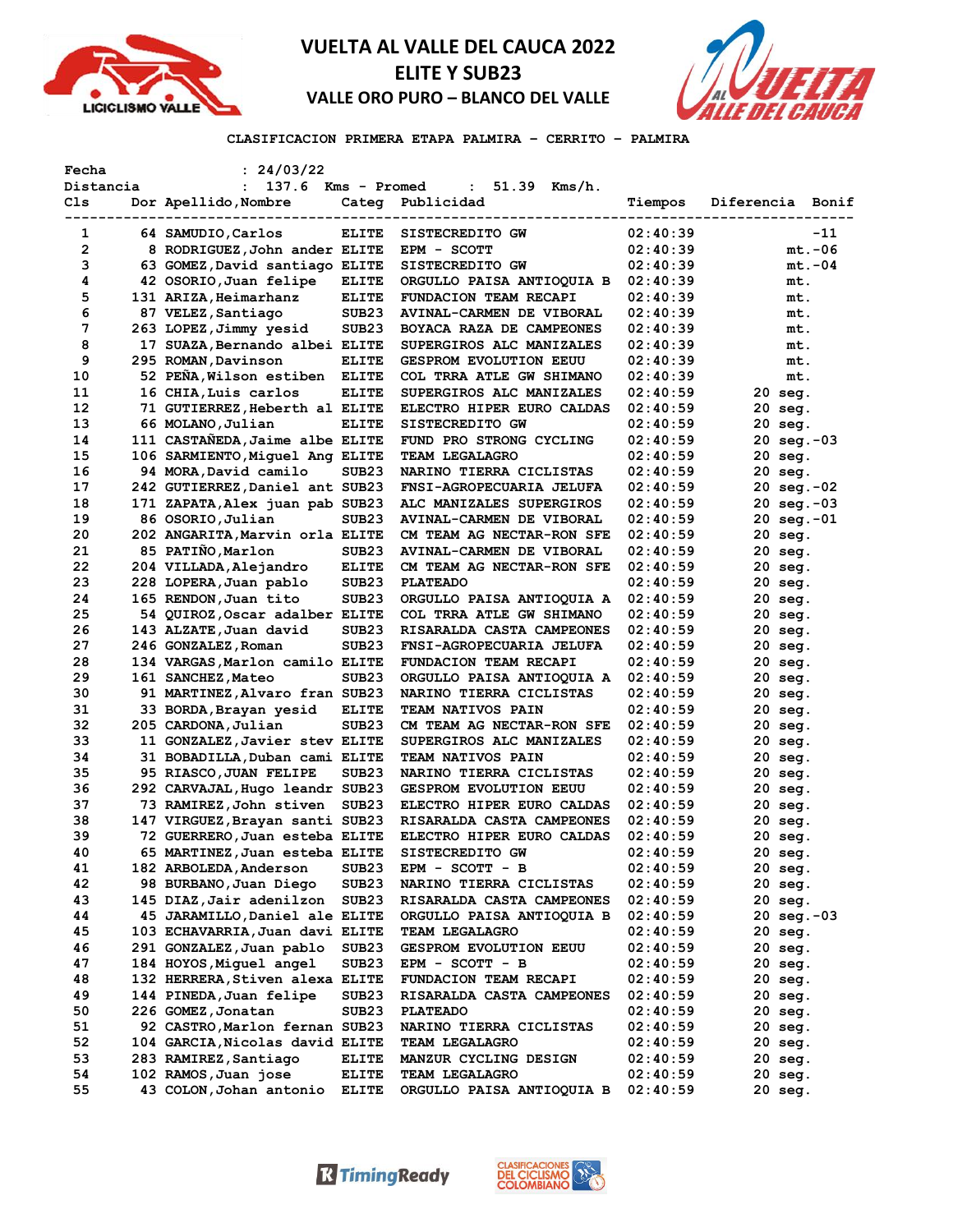



**CLASIFICACION PRIMERA ETAPA PALMIRA – CERRITO – PALMIRA** 

| Fecha     | : 24/03/22                                                         |                   |                                                     |                      |                    |
|-----------|--------------------------------------------------------------------|-------------------|-----------------------------------------------------|----------------------|--------------------|
| Distancia | 137.6 Kms - Promed<br>$\mathbf{L}$                                 |                   | $51.39$ Kms/h.<br>$\mathbf{L}$                      |                      |                    |
| Cls       | Dor Apellido, Nombre                                               | Categ             | Publicidad                                          | Tiempos              | Diferencia Bonif   |
| ------    |                                                                    |                   |                                                     |                      |                    |
| 56        | 162 ECHAVARRIA, Alonso                                             | SUB <sub>23</sub> | ORGULLO PAISA ANTIOQUIA A                           | 02:40:59             | 20 seg.            |
| 57        | 97 MOLINA, Santiago                                                | SUB23             | NARINO TIERRA CICLISTAS                             | 02:40:59             | 20 seg.            |
| 58        | 83 TORO, Felipe                                                    | SUB23             | AVINAL-CARMEN DE VIBORAL                            | 02:40:59             | 20 seg.            |
| 59        | 293 RAMIREZ, Jhoan sebast SUB23                                    |                   | <b>GESPROM EVOLUTION EEUU</b>                       | 02:40:59             | $20$ seg.          |
| 60        | 207 GOMEZ, Manuel de jesu SUB23                                    |                   | CM TEAM AG NECTAR-RON SFE                           | 02:40:59             | $20$ seg.          |
| 61        | 201 MUNOZ, Edison                                                  | <b>ELITE</b>      | CM TEAM AG NECTAR-RON SFE                           | 02:40:59             | $20$ seq.          |
| 62        | 112 PAREDES, Cesar nicola ELITE                                    |                   | FUND PRO STRONG CYCLING                             | 02:40:59             | $20$ seg.          |
| 63        | 84 VALENCIA,Uber david                                             | SUB23             | AVINAL-CARMEN DE VIBORAL                            | 02:40:59             | $20$ seg.          |
| 64        | 25 SOSSA, Juan pablo                                               | SUB23             | <b>INDEPORTES BOYACA AVANZA</b>                     | 02:40:59             | 20 seg.            |
| 65        | 82 ZULUAGA, Juan david                                             | SUB <sub>23</sub> | AVINAL-CARMEN DE VIBORAL                            | 02:40:59             | $20$ seg.          |
| 66        | 7 BOHORQUEZ, Hernando                                              | <b>ELITE</b>      | EPM - SCOTT                                         | 02:40:59             | 20 seg.            |
| 67        | 93 CALDERON, Leider adri SUB23                                     |                   | NARINO TIERRA CICLISTAS                             | 02:40:59             | 20 seg.            |
| 68        | 223 SANCHEZ, Kevin steven SUB23                                    |                   | <b>PLATEADO</b>                                     | 02:40:59             | $20$ seq.          |
| 69        | 214 BORRERO, Daniel                                                | <b>ELITE</b>      | LIGA CICLISMO QUINDIO                               | 02:40:59             | 20 seg.            |
| 70        | 215 SALAZAR, Miguel alber ELITE                                    |                   | LIGA CICLISMO QUINDIO                               | 02:40:59             | 20 seg.            |
| 71        | 241 ESPINEL,Erin fabian                                            | SUB <sub>23</sub> | FNSI-AGROPECUARIA JELUFA                            | 02:40:59             | 20 seg.            |
| 72        | 21 URIAN, Jose misael                                              | SUB <sub>23</sub> | INDEPORTES BOYACA AVANZA                            | 02:40:59             | $20$ seg.          |
| 73        | 221 GOMEZ, Yeison arley                                            | <b>ELITE</b>      | <b>PLATEADO</b>                                     | 02:40:59             | 20 seg.            |
| 74        | 281 SANCHEZ, Julian andre SUB23                                    |                   | MANZUR CYCLING DESIGN                               | 02:40:59             | 20 seg.            |
| 75        | 253 CASALLAS, Daniel rica SUB23                                    |                   | CARTEL DE BICI-PHIGMA-JGL                           | 02:40:59             | $20$ seg.          |
| 76        | 41 GIL,Angel alexander ELITE                                       |                   | ORGULLO PAISA ANTIOQUIA B                           | 02:40:59             | $20$ seq.          |
| 77        | 67 CASTILLO, Kevin david SUB23                                     |                   | <b>SISTECREDITO GW</b>                              | 02:40:59             | 20 seg.            |
| 78        | 164 RESTREPO, Juan pablo                                           | SUB23             | ORGULLO PAISA ANTIOQUIA A                           | 02:40:59             | 20 seg.            |
| 79        | 151 FLOREZ, Frank sebasti SUB23                                    |                   | COL TIERRA ATLETAS GW SHI                           | 02:40:59             | 20 seg.            |
| 80        | 141 ARBELAEZ, Juan camilo ELITE                                    |                   | RISARALDA CASTA CAMPEONES                           | 02:40:59             | 20 seg.            |
| 81        | 265 GUZMAN, Dayan eduardo SUB23                                    |                   | BOYACA RAZA DE CAMPEONES                            | 02:40:59             | 20 seg.            |
| 82        | 135 RIVERA, Hector sebast ELITE                                    |                   | FUNDACION TEAM RECAPI                               | 02:40:59             | $20$ seg.          |
| 83        | 122 ALVAREZ,Johan david                                            | SUB <sub>23</sub> | <b>ORGULLO PAYMA</b>                                | 02:40:59             | 20 seg.            |
| 84        | 37 BLANCO,Oscar sebasti SUB23                                      |                   | <b>TEAM NATIVOS PAIN</b>                            | 02:40:59             | 20 seg.            |
| 85        | 22 FERNANDEZ, Oscar hern SUB23                                     |                   | <b>INDEPORTES BOYACA AVANZA</b>                     | 02:40:59             | $20$ seq.          |
| 86        | 38 FORERO, Juan david                                              | SUB23             | <b>TEAM NATIVOS PAIN</b>                            | 02:40:59             | 20 seg.            |
| 87        | 224 ALVAREZ, Carlos alber SUB23                                    |                   | <b>PLATEADO</b>                                     | 02:40:59             | 20 seg.            |
| 88        | 114 RAMIREZ, Ruberth                                               | <b>ELITE</b>      | FUND PRO STRONG CYCLING                             | 02:40:59             | 20 seg.            |
| 89        | 254 ALBARRACIN, Sebastian SUB23                                    |                   | CARTEL DE BICI-PHIGMA-JGL                           | 02:40:59             | 20 seg.            |
| 90        | 261 RONDON, Edwar                                                  | SUB <sub>23</sub> | BOYACA RAZA DE CAMPEONES                            | 02:40:59             | $20$ seq.          |
| 91        | 55 VALLEJOS, Juan pablo ELITE                                      |                   | COL TRRA ATLE GW SHIMANO                            | 02:40:59             | $20$ seq.          |
| 92        | 75 URAN,Carlos alberto                                             | <b>ELITE</b>      | ELECTRO HIPER EURO CALDAS                           | 02:40:59             | 20 seg.            |
| 93        | 155 CASTRO, Yonatan andre SUB23                                    |                   | <b>COL TIERRA ATLETAS GW SHI</b>                    | 02:40:59             | 20 seg.            |
| 94        | 174 AMADOR, Juan jose                                              | <b>ELITE</b>      | ALC MANIZALES SUPERGIROS                            | 02:40:59             | 20 seg.            |
| 95        | 152 PORRAS, Johan fernand SUB23                                    |                   | COL TIERRA ATLETAS GW SHI                           | 02:40:59             | 20 sea.            |
| 96        | <b>36 AVILA,Jose luis</b>                                          | SUB23             | <b>TEAM NATIVOS PAIN</b>                            | 02:40:59             | 20 seg.            |
| 97        | 264 PATIÑO, Edwin alejand SUB23                                    |                   | BOYACA RAZA DE CAMPEONES                            | 02:40:59             | 20 seg.            |
| 98        | 5 OCHOA, Diego antonio                                             | ELITE             | EPM - SCOTT                                         | 02:40:59             | 20 seg.-02         |
| 99        | 46 CASTANO, Sebastian al ELITE                                     |                   | ORGULLO PAISA ANTIOQUIA B                           | 02:40:59             | 20 seg.            |
| 100       | 35 ABRIL, Jhon alexander ELITE                                     |                   | <b>TEAM NATIVOS PAIN</b>                            | 02:40:59             | 20 seg.            |
| 101       | 3 SUAREZ, Juan pablo                                               | ELITE             | EPM - SCOTT                                         | 02:40:59             | 20 seg.            |
| 102       | 124 TABARES, Julio cesar                                           | SUB23             | ORGULLO PAYMA                                       | 02:40:59             | 20 seg.            |
| 103       | 231 RUIZ, Brayan fernando SUB23                                    |                   | ELECTRO CREDITOS CAUCA                              | 02:40:59             | 20 seg.            |
| 104       | 121 PASTES, Giovanny                                               | SUB23             | <b>ORGULLO PAYMA</b>                                | 02:40:59             | 20 seg.            |
| 105       | 208 CAMPO, Juan diego                                              | SUB23             | CM TEAM AG NECTAR-RON SFE                           | 02:40:59             | 20 seg.            |
| 106       | 177 NAVARRO, Royner                                                | <b>ELITE</b>      | ALC MANIZALES SUPERGIROS                            | 02:40:59             | 20 seg.            |
| 107       | 105 JARAMILLO, MATEO                                               | <b>ELITE</b>      | TEAM LEGALAGRO                                      |                      |                    |
| 108       |                                                                    |                   |                                                     | 02:40:59<br>02:40:59 | 20 seg.            |
| 109       | 252 RESTREPO, Cristian ca ELITE<br>236 CHITAN, Javier mauric SUB23 |                   | CARTEL DE BICI-PHIGMA-JGL<br>ELECTRO CREDITOS CAUCA | 02:40:59             | 20 seg.<br>20 seg. |
| 110       | 4 CHAVES, German enriqu ELITE                                      |                   | EPM - SCOTT                                         | 02:40:59             | 20 seg.            |
|           |                                                                    |                   |                                                     |                      |                    |

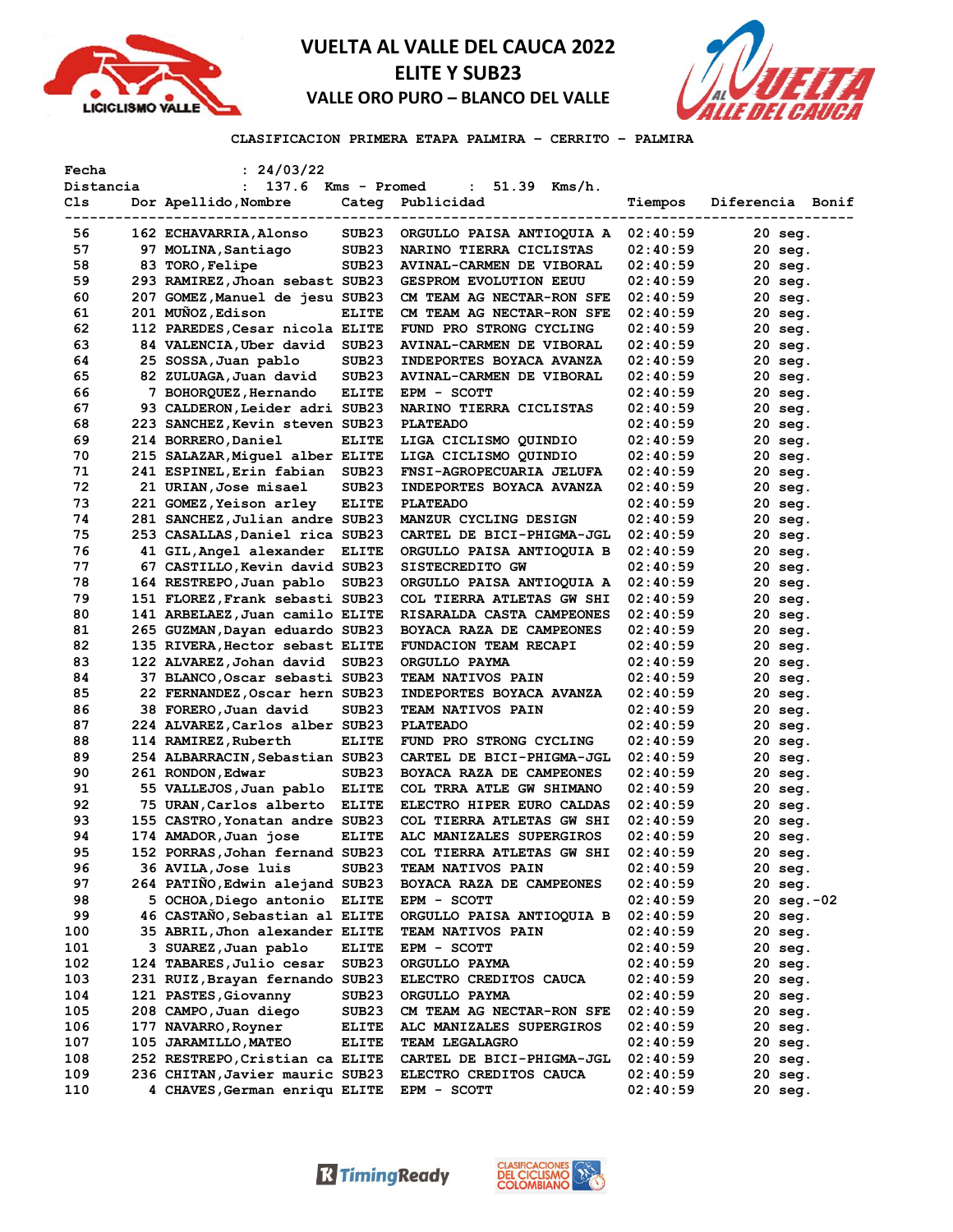



## **CLASIFICACION PRIMERA ETAPA PALMIRA – CERRITO – PALMIRA**

| Fecha           | : 24/03/22                      |                   |                                            |          |                       |
|-----------------|---------------------------------|-------------------|--------------------------------------------|----------|-----------------------|
| Distancia       | 137.6<br>$\mathbf{L}$           | Kms - Promed      | $51.39$ Kms/h.<br>$\mathbf{L}$             |          |                       |
| Cls             | Dor Apellido, Nombre            |                   | Categ Publicidad                           | Tiempos  | Diferencia Bonif      |
| --------------- | ---------------------           |                   |                                            |          |                       |
| 111             | 1 CONTRERAS, Rodrigo            | <b>ELITE</b>      | EPM - SCOTT                                | 02:40:59 | 20 seg.               |
| 112             | 118 JOSSA, Carlos Stiven        | SUB <sub>23</sub> | FUND PRO STRONG CYCLING                    | 02:40:59 | $20$ seg.             |
| 113             | 222 VILLADA, Juan esteban ELITE |                   | <b>PLATEADO</b>                            | 02:40:59 | $20$ seg.             |
| 114             | 297 MOLINA, Cristhian           | <b>ELITE</b>      | <b>GESPROM EVOLUTION EEUU</b>              | 02:40:59 | $20$ seg.             |
| 115             | 183 HERRERA, Manuel david SUB23 |                   | EPM - SCOTT - B                            | 02:40:59 | $20$ seg.             |
| 116             | 218 LASSO, Brayan asdrual SUB23 |                   | LIGA CICLISMO QUINDIO                      | 02:40:59 | $20$ seq.             |
| 117             | 51 ATAPUMA, Jhon darwin ELITE   |                   | COL TRRA ATLE GW SHIMANO                   | 02:40:59 | $20$ seg.             |
| 118             | 96 BASTIDAS, Julian maur SUB23  |                   | NARINO TIERRA CICLISTAS                    | 02:40:59 | $20$ seg.             |
| 119             | 185 CONTRERAS, Juan Sebas SUB23 |                   | EPM - SCOTT - B                            | 02:40:59 | $20$ seg.             |
| 120             | 117 ECHEVERRY, Isaias           | <b>ELITE</b>      | FUND PRO STRONG CYCLING                    | 02:40:59 | $20$ seq.             |
| 121             | 296 PENAGOS, Nicolas fern ELITE |                   | <b>GESPROM EVOLUTION EEUU</b>              | 02:40:59 | $20$ seg.             |
| 122             | 15 TABARES, Jordan felip ELITE  |                   | SUPERGIROS ALC MANIZALES                   | 02:40:59 | $20$ seg.             |
| 123             | 251 GOMEZ, Daniel felipe SUB23  |                   | CARTEL DE BICI-PHIGMA-JGL                  | 02:40:59 | $20$ seq.             |
| 124             | 225 MARIN, Santiago             | SUB <sub>23</sub> | <b>PLATEADO</b>                            | 02:40:59 | $20$ seg.             |
| 125             | 245 GIRALDO, Oscar eduard SUB23 |                   | FNSI-AGROPECUARIA JELUFA                   | 02:40:59 | $20$ seq.             |
| 126             | 6 MUNOZ, Cristian camil ELITE   |                   | EPM - SCOTT                                | 02:40:59 | $20$ seg.             |
| 127             | 154 OLAVE, Jhon alexander SUB23 |                   | COL TIERRA ATLETAS GW SHI                  | 02:40:59 | $20$ seg.             |
| 128             | 255 BAEZ, Esneider arley ELITE  |                   | CARTEL DE BICI-PHIGMA-JGL                  | 02:40:59 | $20$ seg.             |
| 129             | 206 OSORNO, Mateo               | SUB <sub>23</sub> | CM TEAM AG NECTAR-RON SFE                  | 02:40:59 | $20$ seg.             |
| 130             | 262 DIAGAMA, Marlon stiwa SUB23 |                   | BOYACA RAZA DE CAMPEONES                   | 02:40:59 | $20$ seq.             |
| 131             | 113 QUETAMA, Yeison ubarl ELITE |                   | FUND PRO STRONG CYCLING                    | 02:40:59 | $20$ seg.             |
| 132             | 12 MARTINEZ, Luis miguel ELITE  |                   | SUPERGIROS ALC MANIZALES                   | 02:40:59 | $20$ seg.             |
| 133             | 123 RINCON, Santiago            | SUB <sub>23</sub> | ORGULLO PAYMA                              | 02:40:59 | $20$ seg.             |
| 134             | 203 OSORIO, Edison estefa ELITE |                   | CM TEAM AG NECTAR-RON SFE                  | 02:40:59 | $20$ seg.             |
| 135             | 136 PINILLA, Juan pablo         | SUB <sub>23</sub> | FUNDACION TEAM RECAPI                      | 02:40:59 | 20 seg.               |
| 136             | 44 OSORIO, Frank yair           | <b>ELITE</b>      | ORGULLO PAISA ANTIOQUIA B                  | 02:40:59 | $20$ seq.             |
| 137             | 173 RUIZ, Alejandro             | <b>ELITE</b>      | ALC MANIZALES SUPERGIROS                   | 02:40:59 | $20$ seq.             |
| 138             | 244 MEDINA, Cesar augusto SUB23 |                   | FNSI-AGROPECUARIA JELUFA                   | 02:40:59 | 20 seg.               |
| 139             | 26 VARGAS, Adrian enriqu ELITE  |                   | INDEPORTES BOYACA AVANZA                   | 02:40:59 | $20$ seg.             |
| 140             | 81 CARDONA, Julian              | <b>ELITE</b>      | <b>AVINAL-CARMEN DE VIBORAL</b>            | 02:40:59 | $20$ seg.             |
| 141             | 243 LOPEZ, Juan carlos          | SUB <sub>23</sub> | FNSI-AGROPECUARIA JELUFA                   | 02:40:59 | $20$ seg.             |
| 142             | 172 SUAREZ, Juan manuel         | SUB <sub>23</sub> | ALC MANIZALES SUPERGIROS                   | 02:40:59 | $20$ seg.             |
| 143             | 153 MOLANO, Brayan estive SUB23 |                   | COL TIERRA ATLETAS GW SHI                  | 02:40:59 | $20$ seg.             |
| 144             | 126 RUBIO, Jose noe             | SUB <sub>23</sub> | ORGULLO PAYMA                              | 02:40:59 | $20$ seg.             |
| 145             | 53 MENDOZA, Omar alberto ELITE  |                   | COL TRRA ATLE GW SHIMANO                   | 02:40:59 | $20$ seq.             |
| 146             | 74 OSPINA, Carlos andres SUB23  |                   | ELECTRO HIPER EURO CALDAS                  | 02:40:59 | $20 \text{ seq.} -01$ |
| 147             | 237 ORTIZ, Daniel               | <b>ELITE</b>      | ELECTRO CREDITOS CAUCA                     | 02:40:59 | $20$ seg.             |
| 148             | 146 RODRIGUEZ,Guillermo         | SUB <sub>23</sub> | RISARALDA CASTA CAMPEONES                  | 02:40:59 | $20$ seg.             |
| 149             | 32 APARICIO, Jair antoni ELITE  |                   | <b>TEAM NATIVOS PAIN</b>                   | 02:40:59 | $20$ seq.             |
| 150             | 142 CASTILLO, Juan camilo SUB23 |                   | RISARALDA CASTA CAMPEONES                  | 02:40:59 | $20$ seq.             |
| 151             | 62 BENAVIDES, Diego andr ELITE  |                   | SISTECREDITO GW                            | 02:40:59 | 20 seg.-02            |
| 152             | 101 QUICENO, Luis hernan ELITE  |                   | TEAM LEGALAGRO                             | 02:40:59 | 20 seg.               |
| 153             | 216 PEÑA, Jose raul             | SUB <sub>23</sub> | LIGA CICLISMO QUINDIO                      | 02:40:59 | 20 seg.               |
| 154             | 176 MORENO, Salvador            | <b>ELITE</b>      | ALC MANIZALES SUPERGIROS                   | 02:40:59 | 20 seg.               |
| 155             | 61 GUERRERO, Juan diego         | <b>ELITE</b>      | SISTECREDITO GW                            | 02:40:59 | 20 seg.               |
| 156             | 284 RODRIGUEZ, Juan manue SUB23 |                   | MANZUR CYCLING DESIGN                      | 02:40:59 | 20 seg.               |
| 157             | 18 RINCON, Yeison alejan ELITE  |                   | SUPERGIROS ALC MANIZALES                   | 02:40:59 | 20 seg.               |
| 158             | 186 PIRA, Segundo omar          | SUB23             | $EPM - SCOTT - B$                          | 02:40:59 | 20 seg.               |
| 159             | 34 SANCHEZ, Yerson eduar ELITE  |                   | <b>TEAM NATIVOS PAIN</b>                   | 02:40:59 | 20 seg.               |
| 160             | 14 CARVAJAL, Edwin andre ELITE  |                   | SUPERGIROS ALC MANIZALES                   | 02:40:59 | $20$ seg.             |
| 161             | 77 OSORIO, Sergio               | SUB23             |                                            |          | 20 seg.               |
| 162             | 127 GARZON, Yonnier             | SUB <sub>23</sub> | ELECTRO HIPER EURO CALDAS<br>ORGULLO PAYMA | 02:40:59 |                       |
| 163             | 175 MACA, Leison damian         |                   | ALC MANIZALES SUPERGIROS                   | 02:40:59 | 20 seg.               |
|                 |                                 | <b>ELITE</b>      |                                            | 02:40:59 | 20 seg.               |
| 164             | 227 CANAS, Estiven              | SUB <sub>23</sub> | <b>PLATEADO</b>                            | 02:40:59 | 20 seg.               |
| 165             | 285 HARTRICH, Coulton jam ELITE |                   | MANZUR CYCLING DESIGN                      | 02:40:59 | 20 seg.               |

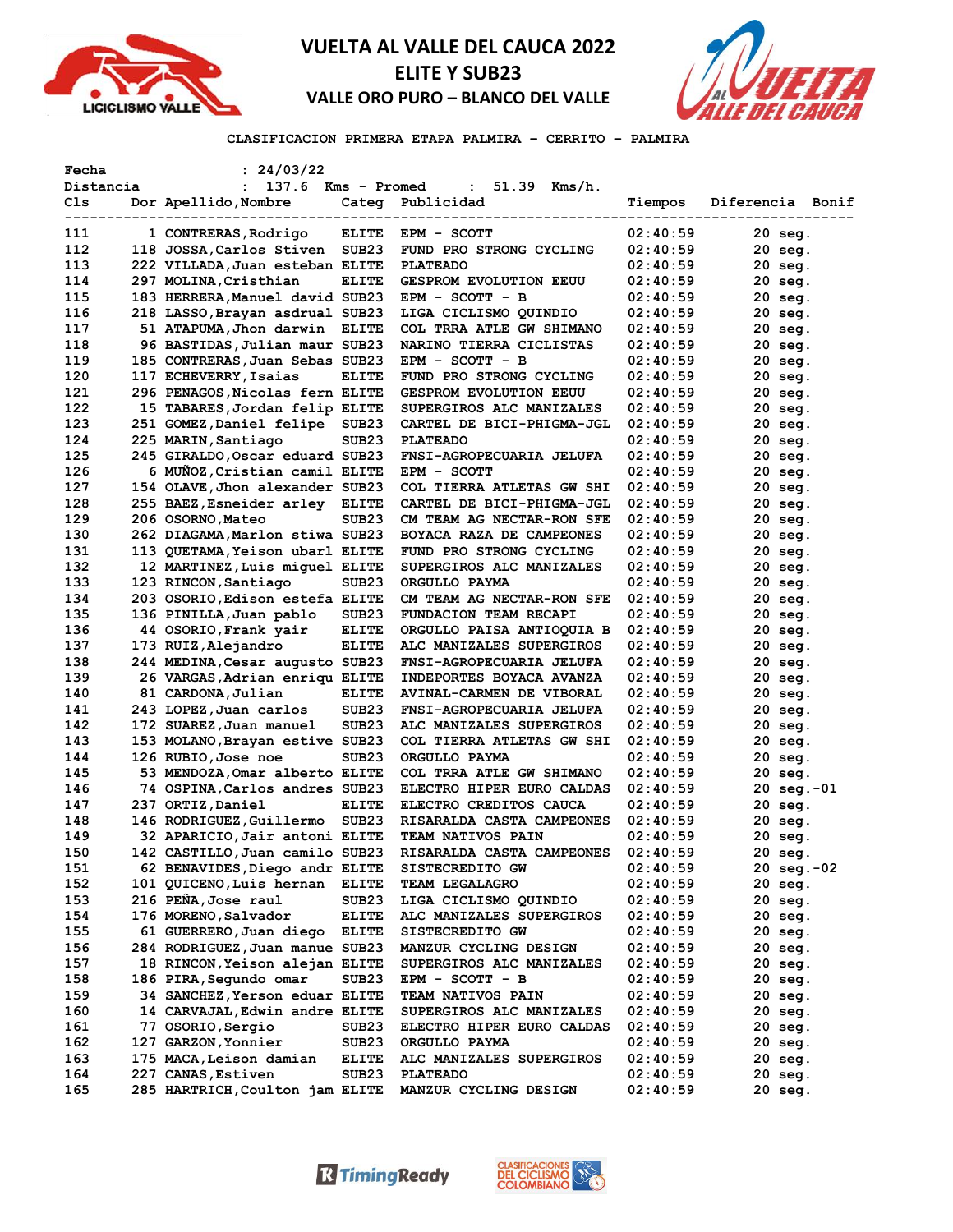



**CLASIFICACION PRIMERA ETAPA PALMIRA – CERRITO – PALMIRA** 

| Fecha<br>Distancia | : 24/03/22<br>: 137.6           |                   | 51.39<br>Kms/h.<br>Kms - Promed<br>$\mathbf{L}$ |          |                   |
|--------------------|---------------------------------|-------------------|-------------------------------------------------|----------|-------------------|
| Cls                | Dor Apellido, Nombre            |                   | Categ Publicidad                                | Tiempos  | Diferencia Bonif  |
| 166                | 163 BARBOZA, Juan manuel SUB23  |                   | ORGULLO PAISA ANTIOOUIA A                       | 02:40:59 | $20 \text{ seq.}$ |
| 167                | 116 SANDOVAL, Edwin alexa ELITE |                   | FUND PRO STRONG CYCLING                         | 02:40:59 | $20$ seg.         |
| 168                | 234 SANCHEZ, Anderzon est SUB23 |                   | ELECTRO CREDITOS CAUCA                          | 02:40:59 | $20$ seq.         |
| 169                | 13 CHAPARRO, Didier alon ELITE  |                   | SUPERGIROS ALC MANIZALES                        | 02:40:59 | $20$ seq.         |
| 170                | 76 CONTRERAS, JOAN SEBAS ELITE  |                   | ELECTRO HIPER EURO CALDAS                       | 02:41:27 | $48$ seq.         |
| 171                | 294 CRUZ, Jairo Andres          | SUB <sub>23</sub> | <b>GESPROM EVOLUTION EEUU</b>                   | 02:41:36 | $57 \text{ seq.}$ |
| 172                | 233 MOLINA, Yeison david        | SUB <sub>23</sub> | ELECTRO CREDITOS CAUCA                          | 02:42:15 | $1:36$ min.       |
| 173                | 133 LESMES, Jhoan sebasti SUB23 |                   | <b>FUNDACION TEAM RECAPI</b>                    | 02:42:15 | $1:36$ min.       |

**Corredores clasificados : 173**

**CLASIFICACION SUB23 DE LA ETAPA**

| 1  | 87 VELEZ, Santiago              | SUB <sub>23</sub> | AVINAL-CARMEN DE VIBORAL           | 02:40:39 | mt.       |
|----|---------------------------------|-------------------|------------------------------------|----------|-----------|
| 2  | 263 LOPEZ,Jimmy yesid           | SUB <sub>23</sub> | BOYACA RAZA DE CAMPEONES           | 02:40:39 | mt.       |
| 3  | 94 MORA, David camilo           | SUB <sub>23</sub> | NARINO TIERRA CICLISTAS            | 02:40:59 | 20 seg.   |
| 4  | 242 GUTIERREZ, Daniel ant SUB23 |                   | FNSI-AGROPECUARIA JELUFA           | 02:40:59 | $20$ seg. |
| 5  | 171 ZAPATA, Alex juan pab SUB23 |                   | ALC MANIZALES SUPERGIROS           | 02:40:59 | $20$ seg. |
| 6  | 86 OSORIO, Julian               | SUB <sub>23</sub> | AVINAL-CARMEN DE VIBORAL           | 02:40:59 | 20 seg.   |
| 7  | 85 PATIÑO, Marlon               | SUB <sub>23</sub> | AVINAL-CARMEN DE VIBORAL           | 02:40:59 | 20 seg.   |
| 8  | 228 LOPERA, Juan pablo          | SUB <sub>23</sub> | <b>PLATEADO</b>                    | 02:40:59 | 20 seg.   |
| 9  | 165 RENDON, Juan tito           | SUB <sub>23</sub> | ORGULLO PAISA ANTIOQUIA A 02:40:59 |          | 20 seg.   |
| 10 | 143 ALZATE, Juan david          | SUB <sub>23</sub> | RISARALDA CASTA CAMPEONES 02:40:59 |          | $20$ seg. |
| 11 | 246 GONZALEZ, Roman             | SUB <sub>23</sub> | FNSI-AGROPECUARIA JELUFA           | 02:40:59 | 20 seg.   |
| 12 | 161 SANCHEZ, Mateo              | SUB <sub>23</sub> | ORGULLO PAISA ANTIOQUIA A 02:40:59 |          | 20 seg.   |
| 13 | 91 MARTINEZ, Alvaro fran SUB23  |                   | NARINO TIERRA CICLISTAS            | 02:40:59 | $20$ seq. |
| 14 | 205 CARDONA, Julian             | SUB <sub>23</sub> | CM TEAM AG NECTAR-RON SFE 02:40:59 |          | $20$ seq. |
| 15 | 95 RIASCO, JUAN FELIPE          | SUB <sub>23</sub> | NARINO TIERRA CICLISTAS            | 02:40:59 | 20 seg.   |
| 16 | 292 CARVAJAL, Hugo leandr SUB23 |                   | <b>GESPROM EVOLUTION EEUU</b>      | 02:40:59 | 20 seg.   |
| 17 | 73 RAMIREZ, John stiven         | SUB <sub>23</sub> | ELECTRO HIPER EURO CALDAS          | 02:40:59 | $20$ seq. |
| 18 | 147 VIRGUEZ, Brayan santi SUB23 |                   | RISARALDA CASTA CAMPEONES          | 02:40:59 | $20$ seq. |
| 19 | 182 ARBOLEDA, Anderson          | SUB <sub>23</sub> | EPM - SCOTT - B                    | 02:40:59 | 20 seg.   |
| 20 | 98 BURBANO, Juan Diego          | SUB <sub>23</sub> | NARINO TIERRA CICLISTAS            | 02:40:59 | $20$ seg. |
| 21 | 145 DIAZ, Jair adenilzon        | SUB <sub>23</sub> | RISARALDA CASTA CAMPEONES          | 02:40:59 | 20 seg.   |
| 22 | 291 GONZALEZ, Juan pablo        | SUB <sub>23</sub> | <b>GESPROM EVOLUTION EEUU</b>      | 02:40:59 | $20$ seq. |
| 23 | 184 HOYOS, Miquel angel         | SUB <sub>23</sub> | EPM - SCOTT - B                    | 02:40:59 | 20 seg.   |
| 24 | 144 PINEDA, Juan felipe         | SUB <sub>23</sub> | RISARALDA CASTA CAMPEONES          | 02:40:59 | $20$ seq. |
| 25 | 226 GOMEZ, Jonatan              | SUB <sub>23</sub> | <b>PLATEADO</b>                    | 02:40:59 | 20 seg.   |
| 26 | 92 CASTRO, Marlon fernan SUB23  |                   | NARINO TIERRA CICLISTAS            | 02:40:59 | 20 seg.   |
| 27 | 162 ECHAVARRIA, Alonso          | SUB <sub>23</sub> | ORGULLO PAISA ANTIOQUIA A 02:40:59 |          | 20 seg.   |
| 28 | 97 MOLINA, Santiago             | SUB <sub>23</sub> | NARINO TIERRA CICLISTAS            | 02:40:59 | $20$ seg. |
| 29 | 83 TORO, Felipe                 | SUB <sub>23</sub> | AVINAL-CARMEN DE VIBORAL           | 02:40:59 | $20$ seg. |
| 30 | 293 RAMIREZ, Jhoan sebast SUB23 |                   | <b>GESPROM EVOLUTION EEUU</b>      | 02:40:59 | 20 seg.   |
| 31 | 207 GOMEZ,Manuel de jesu SUB23  |                   | CM TEAM AG NECTAR-RON SFE          | 02:40:59 | 20 seg.   |
| 32 | 84 VALENCIA, Uber david         | SUB <sub>23</sub> | AVINAL-CARMEN DE VIBORAL           | 02:40:59 | 20 seg.   |
| 33 | 25 SOSSA, Juan pablo            | SUB <sub>23</sub> | INDEPORTES BOYACA AVANZA           | 02:40:59 | $20$ seg. |
| 34 | 82 ZULUAGA, Juan david          | SUB <sub>23</sub> | AVINAL-CARMEN DE VIBORAL           | 02:40:59 | $20$ seg. |
| 35 | 93 CALDERON, Leider adri SUB23  |                   | NARINO TIERRA CICLISTAS            | 02:40:59 | 20 seg.   |
| 36 | 223 SANCHEZ, Kevin steven SUB23 |                   | <b>PLATEADO</b>                    | 02:40:59 | 20 seg.   |
| 37 | 241 ESPINEL, Erin fabian        | SUB <sub>23</sub> | FNSI-AGROPECUARIA JELUFA           | 02:40:59 | 20 seg.   |
| 38 | 21 URIAN, Jose misael           | SUB <sub>23</sub> | INDEPORTES BOYACA AVANZA           | 02:40:59 | 20 seg.   |
| 39 | 281 SANCHEZ, Julian andre SUB23 |                   | MANZUR CYCLING DESIGN              | 02:40:59 | 20 seg.   |
| 40 | 253 CASALLAS, Daniel rica SUB23 |                   | CARTEL DE BICI-PHIGMA-JGL 02:40:59 |          | 20 seg.   |
| 41 | 67 CASTILLO, Kevin david SUB23  |                   | <b>SISTECREDITO GW</b>             | 02:40:59 | 20 seg.   |
| 42 | 164 RESTREPO, Juan pablo        | SUB <sub>23</sub> | ORGULLO PAISA ANTIOQUIA A 02:40:59 |          | 20 seg.   |

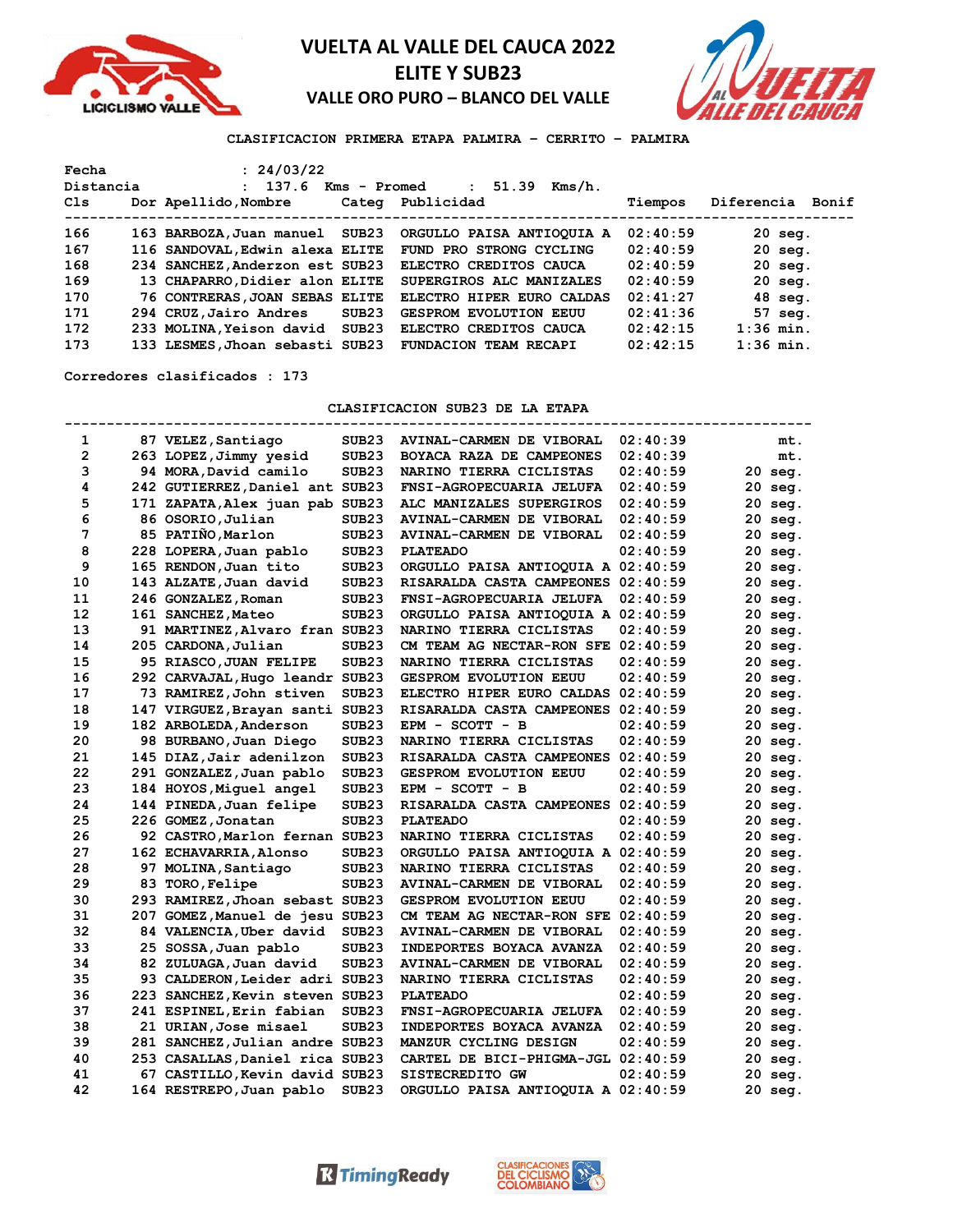



## **CLASIFICACION SUB23 DE LA ETAPA**

| -------- |                                 | -------------     |                                    |                      |             |
|----------|---------------------------------|-------------------|------------------------------------|----------------------|-------------|
| 43       | 151 FLOREZ, Frank sebasti SUB23 |                   | COL TIERRA ATLETAS GW SHI 02:40:59 |                      | 20 seg.     |
| 44       | 265 GUZMAN, Dayan eduardo SUB23 |                   | BOYACA RAZA DE CAMPEONES           | 02:40:59             | $20$ seg.   |
| 45       | 122 ALVAREZ, Johan david SUB23  |                   | ORGULLO PAYMA                      | 02:40:59             | 20 seg.     |
| 46       | 37 BLANCO, Oscar sebasti SUB23  |                   | <b>TEAM NATIVOS PAIN</b>           | 02:40:59             | $20$ seg.   |
| 47       | 22 FERNANDEZ, Oscar hern SUB23  |                   | <b>INDEPORTES BOYACA AVANZA</b>    | 02:40:59             | $20$ seg.   |
| 48       | 38 FORERO, Juan david           | SUB <sub>23</sub> | <b>TEAM NATIVOS PAIN</b>           | 02:40:59             | 20 seg.     |
| 49       | 224 ALVAREZ, Carlos alber SUB23 |                   | <b>PLATEADO</b>                    | 02:40:59             | 20 seg.     |
| 50       | 254 ALBARRACIN, Sebastian SUB23 |                   | CARTEL DE BICI-PHIGMA-JGL 02:40:59 |                      | 20 seg.     |
| 51       | 261 RONDON, Edwar               | SUB <sub>23</sub> | BOYACA RAZA DE CAMPEONES           | 02:40:59             | 20 seg.     |
| 52       | 155 CASTRO, Yonatan andre SUB23 |                   | COL TIERRA ATLETAS GW SHI 02:40:59 |                      | $20$ seq.   |
| 53       | 152 PORRAS, Johan fernand SUB23 |                   | COL TIERRA ATLETAS GW SHI 02:40:59 |                      | 20 seg.     |
| 54       | 36 AVILA, Jose luis             | SUB <sub>23</sub> | <b>TEAM NATIVOS PAIN</b>           | 02:40:59             | 20 seg.     |
| 55       | 264 PATINO, Edwin alejand SUB23 |                   | BOYACA RAZA DE CAMPEONES           | 02:40:59             | $20$ seg.   |
| 56       | 124 TABARES, Julio cesar        | SUB <sub>23</sub> | ORGULLO PAYMA                      | 02:40:59             | $20$ seg.   |
| 57       | 231 RUIZ, Brayan fernando SUB23 |                   | ELECTRO CREDITOS CAUCA             | 02:40:59             | 20 seg.     |
| 58       | 121 PASTES, Giovanny            | SUB <sub>23</sub> | ORGULLO PAYMA                      | 02:40:59             | 20 seg.     |
| 59       | 208 CAMPO, Juan diego           | SUB <sub>23</sub> | CM TEAM AG NECTAR-RON SFE 02:40:59 |                      | $20$ seq.   |
| 60       | 236 CHITAN, Javier mauric SUB23 |                   | ELECTRO CREDITOS CAUCA             | 02:40:59             | 20 seg.     |
| 61       | 118 JOSSA, Carlos Stiven        | SUB <sub>23</sub> | FUND PRO STRONG CYCLING            | 02:40:59             | 20 seg.     |
| 62       |                                 |                   |                                    |                      |             |
| 63       | 183 HERRERA, Manuel david SUB23 |                   | $EPM - SCOTT - B$                  | 02:40:59<br>02:40:59 | 20 seg.     |
|          | 218 LASSO, Brayan asdrual SUB23 |                   | LIGA CICLISMO QUINDIO              |                      | 20 seg.     |
| 64       | 96 BASTIDAS, Julian maur SUB23  |                   | NARINO TIERRA CICLISTAS            | 02:40:59             | $20$ seg.   |
| 65       | 185 CONTRERAS, Juan Sebas SUB23 |                   | EPM - SCOTT - B                    | 02:40:59             | 20 seg.     |
| 66       | 251 GOMEZ,Daniel felipe         | SUB <sub>23</sub> | CARTEL DE BICI-PHIGMA-JGL 02:40:59 |                      | 20 seg.     |
| 67       | 225 MARIN, Santiago             | SUB <sub>23</sub> | <b>PLATEADO</b>                    | 02:40:59             | $20$ seg.   |
| 68       | 245 GIRALDO, Oscar eduard SUB23 |                   | FNSI-AGROPECUARIA JELUFA           | 02:40:59             | 20 seg.     |
| 69       | 154 OLAVE, Jhon alexander SUB23 |                   | COL TIERRA ATLETAS GW SHI 02:40:59 |                      | $20$ seq.   |
| 70       | 206 OSORNO, Mateo               | SUB <sub>23</sub> | CM TEAM AG NECTAR-RON SFE 02:40:59 |                      | $20$ seg.   |
| 71       | 262 DIAGAMA, Marlon stiwa SUB23 |                   | BOYACA RAZA DE CAMPEONES           | 02:40:59             | 20 seg.     |
| 72       | 123 RINCON, Santiago            | SUB <sub>23</sub> | ORGULLO PAYMA                      | 02:40:59             | 20 seg.     |
| 73       | 136 PINILLA, Juan pablo         | SUB <sub>23</sub> | FUNDACION TEAM RECAPI              | 02:40:59             | $20$ seg.   |
| 74       | 244 MEDINA, Cesar augusto SUB23 |                   | FNSI-AGROPECUARIA JELUFA           | 02:40:59             | 20 seg.     |
| 75       | 243 LOPEZ, Juan carlos          | SUB <sub>23</sub> | FNSI-AGROPECUARIA JELUFA           | 02:40:59             | 20 seg.     |
| 76       | 172 SUAREZ, Juan manuel         | SUB <sub>23</sub> | ALC MANIZALES SUPERGIROS           | 02:40:59             | 20 seg.     |
| 77       | 153 MOLANO, Brayan estive SUB23 |                   | COL TIERRA ATLETAS GW SHI 02:40:59 |                      | 20 seg.     |
| 78       | 126 RUBIO, Jose noe             | SUB <sub>23</sub> | ORGULLO PAYMA                      | 02:40:59             | 20 seg.     |
| 79       | 74 OSPINA, Carlos andres SUB23  |                   | ELECTRO HIPER EURO CALDAS 02:40:59 |                      | 20 seg.     |
| 80       | 146 RODRIGUEZ, Guillermo        | SUB <sub>23</sub> | RISARALDA CASTA CAMPEONES 02:40:59 |                      | $20$ seq.   |
| 81       | 142 CASTILLO, Juan camilo SUB23 |                   | RISARALDA CASTA CAMPEONES 02:40:59 |                      | $20$ seg.   |
| 82       | 216 PENA, Jose raul             | SUB <sub>23</sub> | LIGA CICLISMO QUINDIO              | 02:40:59             | 20 seg.     |
| 83       | 284 RODRIGUEZ, Juan manue SUB23 |                   | MANZUR CYCLING DESIGN              | 02:40:59             | 20 seg.     |
| 84       | 186 PIRA, Segundo omar          | SUB <sub>23</sub> | EPM - SCOTT - B                    | 02:40:59             | 20 seg.     |
| 85       | 77 OSORIO, Sergio               | SUB <sub>23</sub> | ELECTRO HIPER EURO CALDAS 02:40:59 |                      | 20 seg.     |
| 86       | 127 GARZON, Yonnier             | SUB <sub>23</sub> | ORGULLO PAYMA                      | 02:40:59             | 20 seg.     |
| 87       | 227 CANAS, Estiven              | SUB <sub>23</sub> | <b>PLATEADO</b>                    | 02:40:59             | 20 seg.     |
| 88       | 163 BARBOZA, Juan manuel        | SUB <sub>23</sub> | ORGULLO PAISA ANTIOQUIA A 02:40:59 |                      | $20$ seg.   |
| 89       | 234 SANCHEZ, Anderzon est SUB23 |                   | ELECTRO CREDITOS CAUCA             | 02:40:59             | 20 seg.     |
| 90       | 294 CRUZ, Jairo Andres          | SUB <sub>23</sub> | <b>GESPROM EVOLUTION EEUU</b>      | 02:41:36             | 57 seg.     |
| 91       | 233 MOLINA,Yeison david         | SUB <sub>23</sub> | ELECTRO CREDITOS CAUCA             | 02:42:15             | $1:36$ min. |
| 92       | 133 LESMES, Jhoan sebasti SUB23 |                   | FUNDACION TEAM RECAPI              | 02:42:15             | $1:36$ min. |

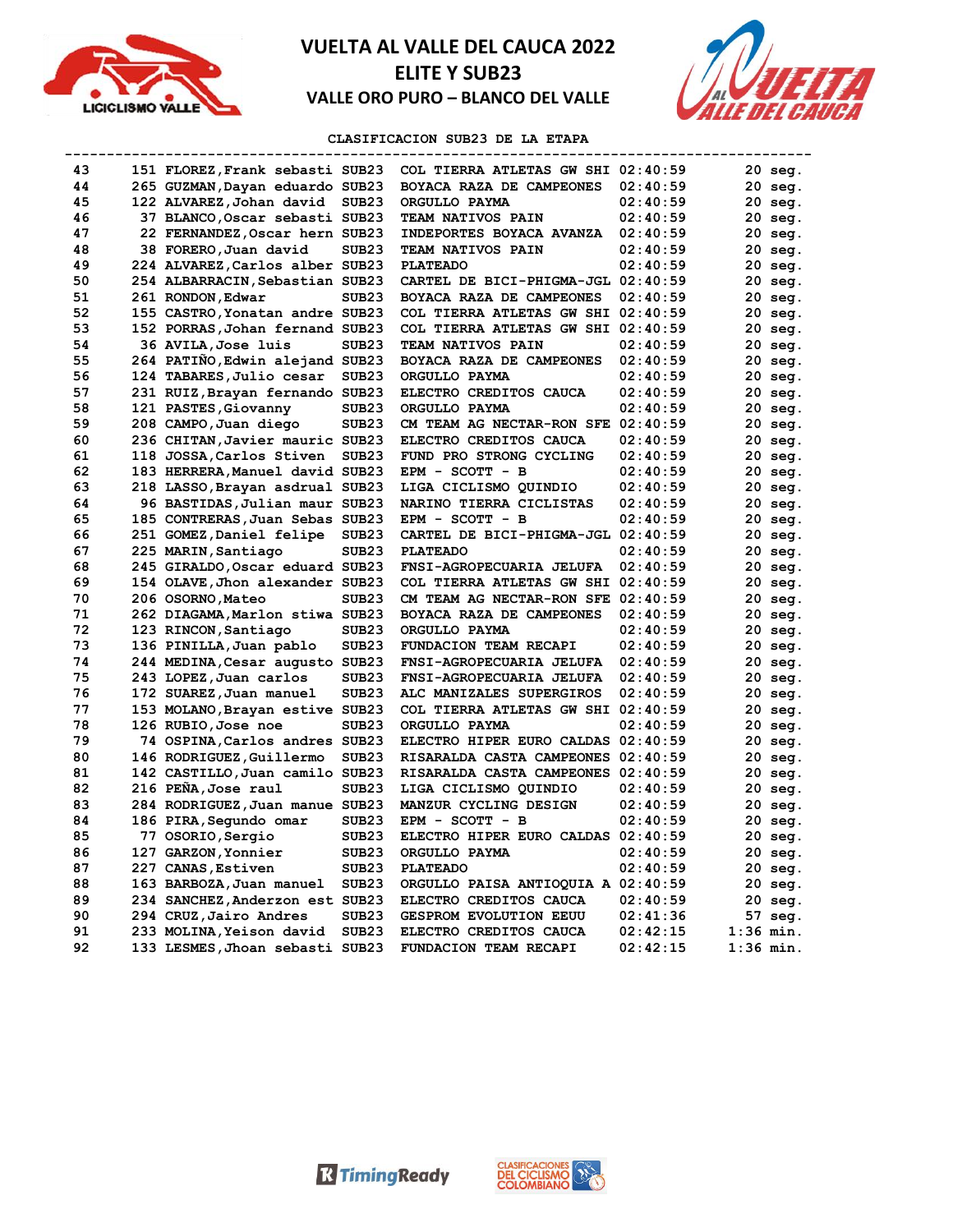



**CLASIFICACION POR EQUIPOS DE LA ETAPA**

|              | 1 SISTECREDITO GW $08:02:17$                                                                              |  |    |  |
|--------------|-----------------------------------------------------------------------------------------------------------|--|----|--|
|              | 2 AVINAL-CARMEN DE VIBORAL 08:02:37 a 20                                                                  |  |    |  |
| $\mathbf{3}$ | SUPERGIROS ALC MANIZALES 08:02:37 a                                                                       |  | 20 |  |
|              | 4 FUNDACION TEAM RECAPI 08:02:41 a                                                                        |  | 24 |  |
| $5 -$        | GESPROM EVOLUTION EEUU 08:02:41 a                                                                         |  | 24 |  |
|              | 6 COL TRRA ATLE GW SHIMANO $08:02:41$ a                                                                   |  | 24 |  |
| $7^{\circ}$  | ORGULLO PAISA ANTIOQUIA B 08:02:45 a                                                                      |  | 28 |  |
|              | $08:02:45$ a<br>8 EPM - SCOTT                                                                             |  | 28 |  |
| 9            | BOYACA RAZA DE CAMPEONES 08:02:45 a                                                                       |  | 28 |  |
| 10           | CM TEAM AG NECTAR-RON SFE $08:02:57$ a 40                                                                 |  |    |  |
| 11           | NARINO TIERRA CICLISTAS 08:02:57 a 40                                                                     |  |    |  |
| 12           | ELECTRO HIPER EURO CALDAS 08:02:57 a                                                                      |  | 40 |  |
|              | 13 RISARALDA CASTA CAMPEONES 08:02:57 a 40                                                                |  |    |  |
| 14           | ORGULLO PAISA ANTIOQUIA A 08:03:01 a 44                                                                   |  |    |  |
| 15           | $\texttt{FNSI-AGROPECUARIA}\;\; \texttt{JELUFA} \qquad \qquad 08:03:01 \quad \texttt{a} \qquad \qquad 44$ |  |    |  |
| 16           |                                                                                                           |  |    |  |
| 17           | TEAM NATIVOS PAIN $08:03:01$ a $44$<br>TEAM LEGALAGRO $08:03:05$ a $48$<br>PLATEADO $08:03:05$ a $48$     |  |    |  |
| 18           |                                                                                                           |  |    |  |
|              | 19 FUND PRO STRONG CYCLING 08:03:05 a 48<br>20 EPM - SCOTT - B 08:03:05 a 48                              |  |    |  |
|              |                                                                                                           |  |    |  |
|              | 21 ALC MANIZALES SUPERGIROS 08:03:05 a 48                                                                 |  |    |  |
| 22           | INDEPORTES BOYACA AVANZA 08:03:09 a                                                                       |  | 52 |  |
|              | 23 LIGA CICLISMO QUINDIO 08:03:09 a                                                                       |  | 52 |  |
|              | 24 COL TIERRA ATLETAS GW SHI 08:03:09 a                                                                   |  | 52 |  |
|              | 25 CARTEL DE BICI-PHIGMA-JGL 08:03:09 a                                                                   |  | 52 |  |
| 26           | MANZUR CYCLING DESIGN 08:03:09 a                                                                          |  | 52 |  |
| 27           | ORGULLO PAYMA 08:03:09 a 52                                                                               |  |    |  |
| 28           | ELECTRO CREDITOS CAUCA 08:03:09 a                                                                         |  | 52 |  |

#### **PASOS DE LAS METAS VOLANTES**

| Meta Volante de : ENTRADA INGENIO CAUCA          |                         |       |
|--------------------------------------------------|-------------------------|-------|
| 45 JARAMILLO Daniel ale ORGULLO PAISA ANT        |                         | 5 pts |
| 5 OCHOA Diego antonio EPM - SCOTT                |                         | 3 pts |
| 74 OSPINA Carlos andres ELECTRO HIPER EUR        |                         | 2 pts |
| Meta Volante de : ENTRADA INGENIO CAUCA          |                         |       |
| 171 ZAPATA Alex juan pab ALC MANIZALES SUP       |                         | 5 pts |
| 62 BENAVIDES Diego andr SISTECREDITO GW          |                         | 3 pts |
| 64 SAMUDIO Carlos                                | SISTECREDITO GW         | 2 pts |
| Meta Volante de : VALLA IND BUGA - ING MANUELITA |                         |       |
| 111 CASTANEDA Jaime albe - FUND PRO STRONG C     |                         | 5 pts |
| 242 GUTIERREZ Daniel ant FNSI-AGROPECUARIA       |                         | 3 pts |
| 86 OSORIO Julian                                 | <b>AVINAL-CARMEN DE</b> | 2 pts |

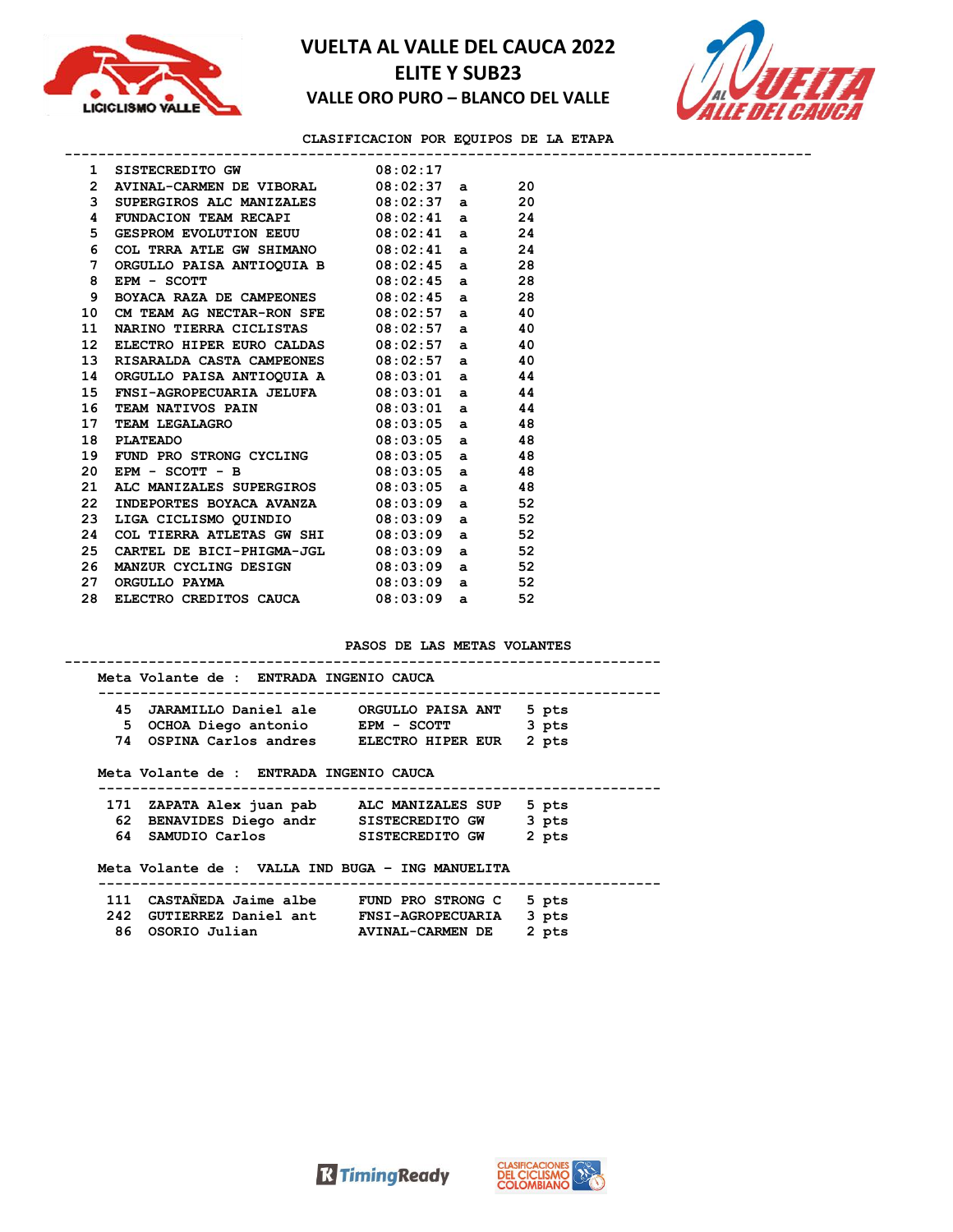



## **CLASIFICACION POR PUNTOS DE LA ETAPA**

|    | 64  | SAMUDIO, Carlos                             | ELITE | SISTECREDITO GW                                     | 15 Pts |
|----|-----|---------------------------------------------|-------|-----------------------------------------------------|--------|
| 2  | 8   | RODRIGUEZ, John ander ELITE EPM - SCOTT     |       |                                                     | 12 Pts |
| 3  | 63  | GOMEZ, David santiago ELITE SISTECREDITO GW |       |                                                     | 10 Pts |
| 4  | 42  | OSORIO, Juan felipe                         | ELITE | ORGULLO PAISA ANTIOQUIA B                           | 8 Pts  |
| 5  | 131 | ARIZA, Heimarhanz                           | ELITE | <b>FUNDACION TEAM RECAPI</b>                        | 7 Pts  |
| 6  | 87  | VELEZ, Santiago                             | SUB23 | AVINAL-CARMEN DE VIBORAL                            | 6 Pts  |
| 7  | 263 | LOPEZ,Jimmy yesid                           | SUB23 | BOYACA RAZA DE CAMPEONES                            | 5 Pts  |
| 8  | 17  | SUAZA, Bernando albei ELITE                 |       | SUPERGIROS ALC MANIZALES                            | 4 Pts  |
| 9  | 295 | ROMAN, Davinson                             | ELITE | <b>GESPROM EVOLUTION EEUU</b>                       | 3 Pts  |
| 10 | 52  |                                             |       | PEÑA, Wilson estiben ELITE COL TRRA ATLE GW SHIMANO | 2 Pts  |



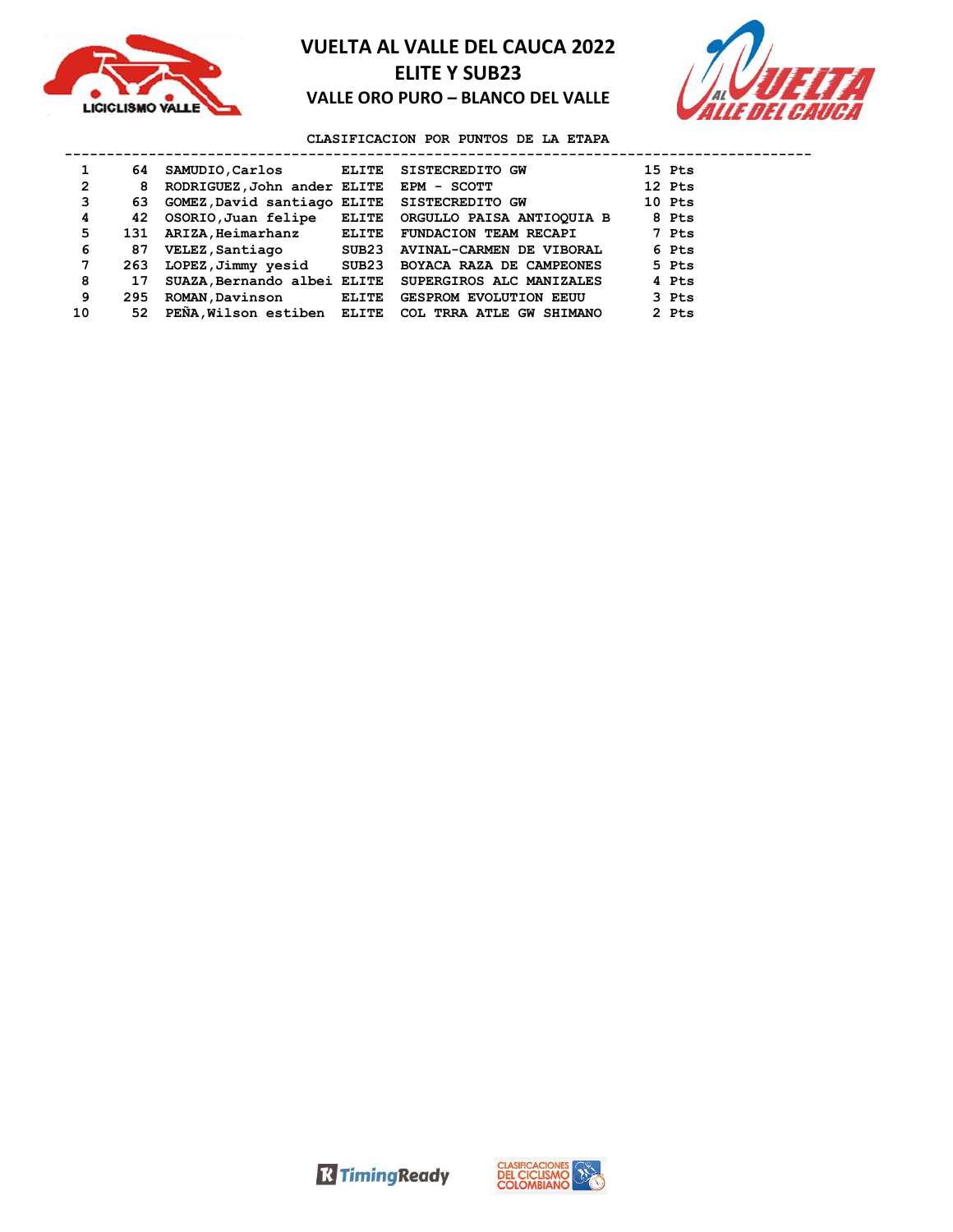



#### **CLASIFICACION GENERAL**

**DESPUES DE LA PRIMERA ETAPA PALMIRA – EL CERRITO - PALMIRA**

**Fecha : 24/03/22**

**Distancia acumulada : 137.6 Kms - Promed : 51.39 Kms/hora.**

| Cls                | Dor       | Apellido, Nombre              |                   | Categ Publicidad                | Tiempos          | Diferencia     |
|--------------------|-----------|-------------------------------|-------------------|---------------------------------|------------------|----------------|
| $1. -$             | 64        | SAMUDIO, Carlos               | <b>ELITE</b>      | SISTECREDITO GW                 | $02:40:28-000$   |                |
| $2 -$              | 8         | RODRIGUEZ, John anderso ELITE |                   | EPM - SCOTT                     | $02:40:33-000$ a | 5              |
| $3 -$              | 63        | GOMEZ, David santiago         | <b>ELITE</b>      | SISTECREDITO GW                 | $02:40:35-000$ a | $\overline{7}$ |
| $4. -$             | 42        | OSORIO, Juan felipe           | <b>ELITE</b>      | ORGULLO PAISA ANTIOQUIA B       | $02:40:39-000$ a | 11             |
| 5.-                | 131       | ARIZA, Heimarhanz             | <b>ELITE</b>      | <b>FUNDACION TEAM RECAPI</b>    | $02:40:39-000$ a | 11             |
| $6. -$             | 87        | VELEZ, Santiago               | SUB <sub>23</sub> | <b>AVINAL-CARMEN DE VIBORAL</b> | $02:40:39-000$ a | 11             |
| $7 -$              | 263       | LOPEZ, Jimmy yesid            | SUB <sub>23</sub> | BOYACA RAZA DE CAMPEONES        | $02:40:39-000$ a | 11             |
| $8 -$              | 17        | SUAZA, Bernando albeiro ELITE |                   | SUPERGIROS ALC MANIZALES        | $02:40:39-000$ a | 11             |
| $9. -$             | 295       | ROMAN, Davinson               | <b>ELITE</b>      | <b>GESPROM EVOLUTION EEUU</b>   | 02:40:39-000 a   | 11             |
| $10. -$            | 52        | PEÑA, Wilson estiben          | <b>ELITE</b>      | COL TRRA ATLE GW SHIMANO        | 02:40:39-000 a   | 11             |
| 11.-               | 111       | CASTAÑEDA, Jaime albert ELITE |                   | FUND PRO STRONG CYCLING         | $02:40:56-000$ a | 28             |
| $12 -$             | 171       | ZAPATA, Alex juan pablo SUB23 |                   | ALC MANIZALES SUPERGIROS        | $02:40:56-000$ a | 28             |
| $13 -$             | 45        | JARAMILLO, Daniel alexa ELITE |                   | ORGULLO PAISA ANTIOQUIA B       | $02:40:56-000$ a | 28             |
| $14. -$            | 242       | GUTIERREZ, Daniel anton SUB23 |                   | FNSI-AGROPECUARIA JELUFA        | $02:40:57-000$ a | 29             |
| $15. -$            | 5         | OCHOA, Diego antonio          | <b>ELITE</b>      | EPM - SCOTT                     | 02:40:57-000 a   | 29             |
| $16. -$            | 62        | BENAVIDES, Diego andres ELITE |                   | SISTECREDITO GW                 | $02:40:57-000$ a | 29             |
| $17. -$            | 86        | OSORIO, Julian                | SUB <sub>23</sub> | AVINAL-CARMEN DE VIBORAL        | $02:40:58-000$ a | 30             |
| $18. -$            | 74        | OSPINA, Carlos andres         | SUB23             | ELECTRO HIPER EURO CALDAS       | $02:40:58-000$ a | 30             |
| $19. -$            | 16        | CHIA, Luis carlos             | <b>ELITE</b>      | SUPERGIROS ALC MANIZALES        | $02:40:59-000$ a | 31             |
| $20. -$            | 71        | GUTIERREZ, Heberth alej ELITE |                   | ELECTRO HIPER EURO CALDAS       | $02:40:59-000$ a | 31             |
| $21 -$             | 66        | MOLANO, Julian                | <b>ELITE</b>      | SISTECREDITO GW                 | $02:40:59-000$ a | 31             |
| $22 -$             | 106       | SARMIENTO, Miguel Angel ELITE |                   | <b>TEAM LEGALAGRO</b>           | 02:40:59-000 a   | 31             |
| $23 -$             | 94        | MORA, David camilo            | SUB23             | NARINO TIERRA CICLISTAS         | $02:40:59-000$ a | 31             |
| $24. -$            | 202       | ANGARITA, Marvin orland ELITE |                   | CM TEAM AG NECTAR-RON SFE       | $02:40:59-000$ a | 31             |
| $25. -$            | 85        | PATIÑO, Marlon                | SUB23             | AVINAL-CARMEN DE VIBORAL        | 02:40:59-000 a   | 31             |
| $26. -$            | 204       | VILLADA, Alejandro            | <b>ELITE</b>      | CM TEAM AG NECTAR-RON SFE       | $02:40:59-000$ a | 31             |
| $27. -$            | 228       | LOPERA, Juan pablo            | SUB <sub>23</sub> | <b>PLATEADO</b>                 | 02:40:59-000 a   | 31             |
| $28 -$             | 165       | RENDON, Juan tito             | SUB23             | ORGULLO PAISA ANTIOQUIA A       | $02:40:59-000$ a | 31             |
| $29. -$            | 54        | QUIROZ, Oscar adalberto ELITE |                   | COL TRRA ATLE GW SHIMANO        | 02:40:59-000 a   | 31             |
| $30 -$             | 143       | ALZATE, Juan david            | SUB23             | RISARALDA CASTA CAMPEONES       | $02:40:59-000$ a | 31             |
| $31 -$             | 246       | GONZALEZ, Roman               | SUB <sub>23</sub> | FNSI-AGROPECUARIA JELUFA        | $02:40:59-000$ a | 31             |
| $32 -$             | 134       | VARGAS, Marlon camilo         | <b>ELITE</b>      | FUNDACION TEAM RECAPI           | 02:40:59-000 a   | 31             |
| $33 -$             | 161       | SANCHEZ, Mateo                | SUB23             | ORGULLO PAISA ANTIOQUIA A       | $02:40:59-000$ a | 31             |
| $34. -$            | 91        | MARTINEZ, Alvaro franco SUB23 |                   | NARINO TIERRA CICLISTAS         | $02:40:59-000$ a | 31             |
| $35 -$             | 33        | BORDA, Brayan yesid           | <b>ELITE</b>      | TEAM NATIVOS PAIN               | $02:40:59-000$ a | 31             |
| $36. -$            | 205       | CARDONA, Julian               | SUB23             | CM TEAM AG NECTAR-RON SFE       | $02:40:59-000$ a | 31             |
| $37 -$             | 11        | GONZALEZ, Javier steven ELITE |                   | SUPERGIROS ALC MANIZALES        | $02:40:59-000$ a | 31             |
| $38. -$            | 31        | BOBADILLA, Duban camilo ELITE |                   | TEAM NATIVOS PAIN               | $02:40:59-000$ a | 31             |
| $39. -$            | 95        | RIASCO, JUAN FELIPE           | SUB23             | NARINO TIERRA CICLISTAS         | $02:40:59-000$ a | 31             |
| $40 -$             | 292       | CARVAJAL, Hugo leandro        | SUB23             | <b>GESPROM EVOLUTION EEUU</b>   | $02:40:59-000$ a | 31             |
| $41. -$            | 73        | RAMIREZ, John stiven          | SUB23             | ELECTRO HIPER EURO CALDAS       | $02:40:59-000$ a | 31             |
| $42 -$             | 147       | VIRGUEZ, Brayan santiag SUB23 |                   | RISARALDA CASTA CAMPEONES       | $02:40:59-000$ a | 31             |
| 43.-               | 72        | GUERRERO, Juan esteban        | <b>ELITE</b>      | ELECTRO HIPER EURO CALDAS       | $02:40:59-000$ a | 31             |
| $44. -$            | 65        | MARTINEZ, Juan esteban        | <b>ELITE</b>      |                                 | $02:40:59-000$ a | 31             |
|                    |           |                               |                   | SISTECREDITO GW                 |                  |                |
| $45. -$<br>$46. -$ | 182<br>98 | ARBOLEDA, Anderson            | SUB23             | $EPM - SCOTT - B$               | $02:40:59-000$ a | 31             |
|                    |           | BURBANO, Juan Diego           | SUB <sub>23</sub> | NARINO TIERRA CICLISTAS         | $02:40:59-000$ a | 31             |
| $47. -$            | 145       | DIAZ, Jair adenilzon          | SUB23             | RISARALDA CASTA CAMPEONES       | $02:40:59-000$ a | 31             |
| $48. -$            | 103       | ECHAVARRIA, Juan david        | <b>ELITE</b>      | TEAM LEGALAGRO                  | $02:40:59-000$ a | 31             |
| $49. -$            | 291       | GONZALEZ, Juan pablo          | SUB23             | GESPROM EVOLUTION EEUU          | $02:40:59-000$ a | 31             |
| $50. -$            | 184       | HOYOS, Miquel angel           | SUB23             | $EPM - SCOTT - B$               | $02:40:59-000$ a | 31             |
| $51. -$            | 132       | HERRERA, Stiven alexand ELITE |                   | FUNDACION TEAM RECAPI           | $02:40:59-000$ a | 31             |
| $52 -$             | 144       | PINEDA, Juan felipe           | SUB23             | RISARALDA CASTA CAMPEONES       | $02:40:59-000$ a | 31             |
| $53. -$            | 226       | GOMEZ, Jonatan                | SUB23             | <b>PLATEADO</b>                 | $02:40:59-000$ a | 31             |



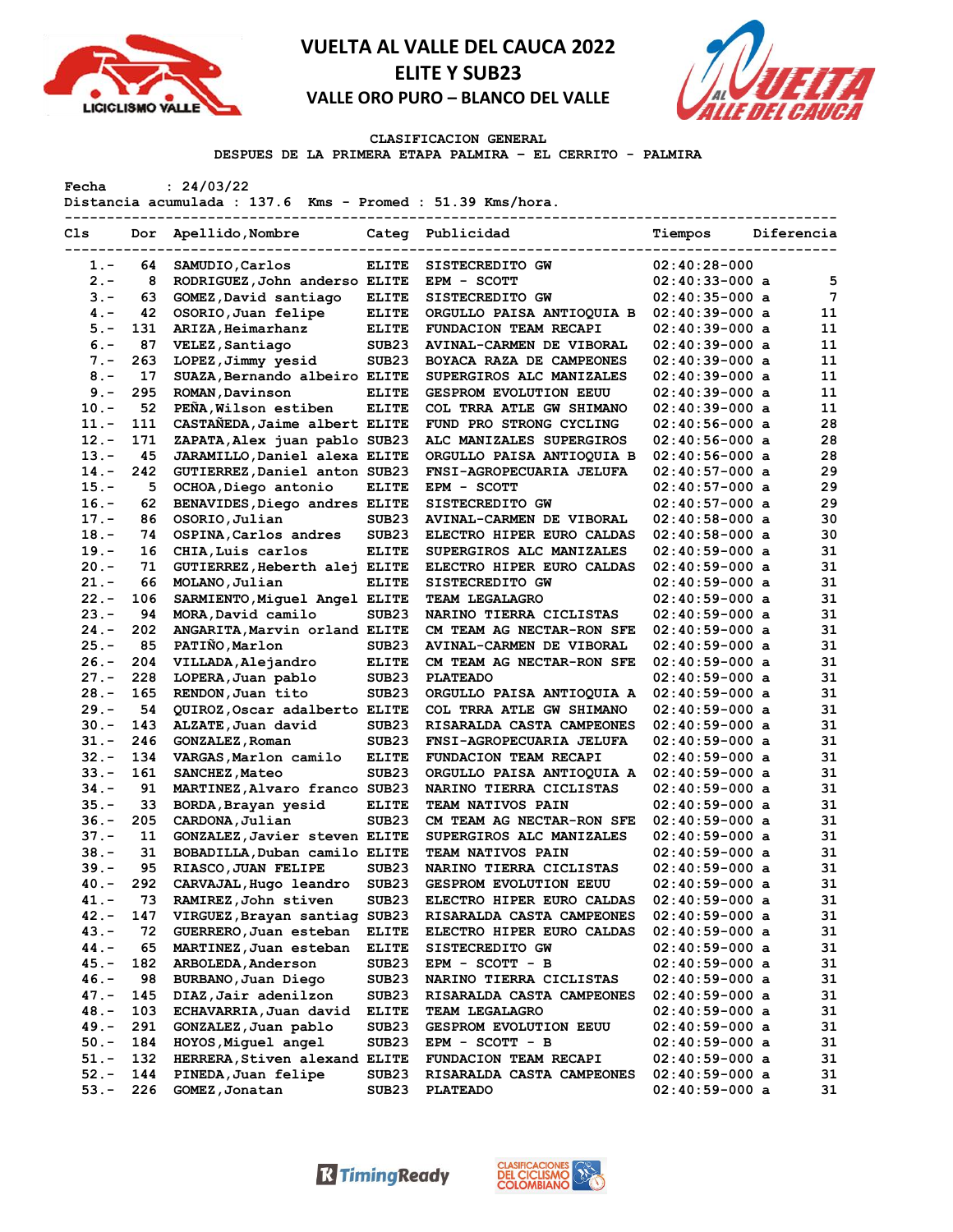



### **CLASIFICACION GENERAL**

**DESPUES DE LA PRIMERA ETAPA PALMIRA – EL CERRITO - PALMIRA**

**Fecha : 24/03/22**

**Distancia acumulada : 137.6 Kms - Promed : 51.39 Kms/hora. --------------------------------------------------------------------------------------------**

| Cls      | Dor | Apellido, Nombre              | Categ             | Publicidad                      | Tiempos          | Diferencia |
|----------|-----|-------------------------------|-------------------|---------------------------------|------------------|------------|
| $54. -$  | 92  | CASTRO, Marlon fernando SUB23 |                   | NARINO TIERRA CICLISTAS         | $02:40:59-000$ a | 31         |
| $55. -$  | 104 | GARCIA, Nicolas david         | <b>ELITE</b>      | TEAM LEGALAGRO                  | $02:40:59-000$ a | 31         |
| $56. -$  | 283 | RAMIREZ, Santiago             | <b>ELITE</b>      | MANZUR CYCLING DESIGN           | $02:40:59-000$ a | 31         |
| $57. -$  | 102 | RAMOS, Juan jose              | <b>ELITE</b>      | <b>TEAM LEGALAGRO</b>           | $02:40:59-000$ a | 31         |
| $58. -$  | 43  | COLON, Johan antonio          | <b>ELITE</b>      | ORGULLO PAISA ANTIOQUIA B       | $02:40:59-000$ a | 31         |
| $59. -$  | 162 | ECHAVARRIA, Alonso            | SUB <sub>23</sub> | ORGULLO PAISA ANTIOQUIA A       | $02:40:59-000$ a | 31         |
| $60 -$   | 97  | MOLINA, Santiago              | SUB <sub>23</sub> | NARINO TIERRA CICLISTAS         | $02:40:59-000$ a | 31         |
| $61 -$   | 83  | TORO, Felipe                  | SUB <sub>23</sub> | <b>AVINAL-CARMEN DE VIBORAL</b> | $02:40:59-000$ a | 31         |
| $62 -$   | 293 | RAMIREZ, Jhoan sebastia SUB23 |                   | <b>GESPROM EVOLUTION EEUU</b>   | $02:40:59-000$ a | 31         |
| $63 -$   | 207 | GOMEZ, Manuel de jesus        | SUB <sub>23</sub> | CM TEAM AG NECTAR-RON SFE       | $02:40:59-000$ a | 31         |
| $64. -$  | 201 | MUÑOZ, Edison                 | <b>ELITE</b>      | CM TEAM AG NECTAR-RON SFE       | $02:40:59-000$ a | 31         |
| $65. -$  | 112 | PAREDES, Cesar nicolas        | <b>ELITE</b>      | FUND PRO STRONG CYCLING         | $02:40:59-000$ a | 31         |
| $66. -$  | 84  | VALENCIA, Uber david          | SUB <sub>23</sub> | <b>AVINAL-CARMEN DE VIBORAL</b> | $02:40:59-000$ a | 31         |
| $67. -$  | 25  | SOSSA, Juan pablo             | SUB <sub>23</sub> | INDEPORTES BOYACA AVANZA        | $02:40:59-000$ a | 31         |
| $68 -$   | 82  | ZULUAGA, Juan david           | SUB <sub>23</sub> | AVINAL-CARMEN DE VIBORAL        | $02:40:59-000$ a | 31         |
| $69. -$  | 7   | BOHORQUEZ, Hernando           | <b>ELITE</b>      | EPM - SCOTT                     | $02:40:59-000$ a | 31         |
| $70. -$  | 93  | CALDERON, Leider adrian SUB23 |                   | NARINO TIERRA CICLISTAS         | $02:40:59-000$ a | 31         |
| 71.-     | 223 | SANCHEZ, Kevin steven         | SUB <sub>23</sub> | <b>PLATEADO</b>                 | $02:40:59-000$ a | 31         |
| $72 -$   | 214 | BORRERO, Daniel               | <b>ELITE</b>      | LIGA CICLISMO QUINDIO           | $02:40:59-000$ a | 31         |
| $73. -$  | 215 | SALAZAR, Miquel alberto ELITE |                   | LIGA CICLISMO QUINDIO           | $02:40:59-000$ a | 31         |
| $74. -$  | 241 | ESPINEL, Erin fabian          | SUB <sub>23</sub> | FNSI-AGROPECUARIA JELUFA        | $02:40:59-000$ a | 31         |
| $75. -$  | 21  | URIAN, Jose misael            | SUB <sub>23</sub> | INDEPORTES BOYACA AVANZA        | $02:40:59-000$ a | 31         |
| $76. -$  | 221 | GOMEZ, Yeison arley           | <b>ELITE</b>      | <b>PLATEADO</b>                 | $02:40:59-000$ a | 31         |
| $77. -$  | 281 | SANCHEZ, Julian andres        | SUB <sub>23</sub> | MANZUR CYCLING DESIGN           | $02:40:59-000$ a | 31         |
| $78. -$  | 253 | CASALLAS, Daniel ricard SUB23 |                   | CARTEL DE BICI-PHIGMA-JGL       | $02:40:59-000$ a | 31         |
| $79. -$  | 41  | GIL, Angel alexander          | <b>ELITE</b>      | ORGULLO PAISA ANTIOQUIA B       | $02:40:59-000$ a | 31         |
| $80 -$   | 67  | CASTILLO, Kevin david         | SUB <sub>23</sub> | SISTECREDITO GW                 | $02:40:59-000$ a | 31         |
| $81. -$  | 164 | RESTREPO, Juan pablo          | SUB <sub>23</sub> | ORGULLO PAISA ANTIOQUIA A       | $02:40:59-000$ a | 31         |
| $82 -$   | 151 | FLOREZ, Frank sebastian SUB23 |                   | COL TIERRA ATLETAS GW SHI       | $02:40:59-000$ a | 31         |
| $83 -$   | 141 | ARBELAEZ, Juan camilo         | <b>ELITE</b>      | RISARALDA CASTA CAMPEONES       | $02:40:59-000$ a | 31         |
| $84. -$  | 265 | GUZMAN, Dayan eduardo         | SUB <sub>23</sub> | BOYACA RAZA DE CAMPEONES        | $02:40:59-000$ a | 31         |
| $85. -$  | 135 | RIVERA, Hector sebastia ELITE |                   | FUNDACION TEAM RECAPI           | $02:40:59-000$ a | 31         |
| $86. -$  | 122 | ALVAREZ, Johan david          | SUB <sub>23</sub> | ORGULLO PAYMA                   | $02:40:59-000$ a | 31         |
| $87. -$  | 37  | BLANCO, Oscar sebastian SUB23 |                   | TEAM NATIVOS PAIN               | $02:40:59-000$ a | 31         |
| $88. -$  | 22  | FERNANDEZ, Oscar hernan SUB23 |                   | INDEPORTES BOYACA AVANZA        | $02:40:59-000$ a | 31         |
| 89.-     | 38  | FORERO, Juan david            | SUB <sub>23</sub> | TEAM NATIVOS PAIN               | $02:40:59-000$ a | 31         |
| $90 -$   | 224 | ALVAREZ, Carlos alberto SUB23 |                   | <b>PLATEADO</b>                 | $02:40:59-000$ a | 31         |
| $91 -$   | 114 | RAMIREZ, Ruberth              | <b>ELITE</b>      | FUND PRO STRONG CYCLING         | $02:40:59-000$ a | 31         |
| $92 -$   | 254 | ALBARRACIN, Sebastian         | SUB <sub>23</sub> | CARTEL DE BICI-PHIGMA-JGL       | $02:40:59-000$ a | 31         |
| $93 -$   | 261 | RONDON, Edwar                 | SUB <sub>23</sub> | BOYACA RAZA DE CAMPEONES        | $02:40:59-000$ a | 31         |
| $94. -$  | 55  | VALLEJOS, Juan pablo          | <b>ELITE</b>      | COL TRRA ATLE GW SHIMANO        | $02:40:59-000$ a | 31         |
| $95. -$  | 75  | URAN, Carlos alberto          | <b>ELITE</b>      | ELECTRO HIPER EURO CALDAS       | $02:40:59-000$ a | 31         |
| 96.-     | 155 | CASTRO, Yonatan andres        | SUB23             | COL TIERRA ATLETAS GW SHI       | $02:40:59-000$ a | 31         |
| $97. -$  | 174 | AMADOR, Juan jose             | <b>ELITE</b>      | ALC MANIZALES SUPERGIROS        | $02:40:59-000$ a | 31         |
| $98. -$  | 152 | PORRAS, Johan fernando        | SUB <sub>23</sub> | COL TIERRA ATLETAS GW SHI       | $02:40:59-000$ a | 31         |
| $99. -$  | 36  | <b>AVILA, Jose luis</b>       | SUB <sub>23</sub> | TEAM NATIVOS PAIN               | $02:40:59-000$ a | 31         |
| $100.-$  | 264 | PATIÑO, Edwin alejandro SUB23 |                   | BOYACA RAZA DE CAMPEONES        | $02:40:59-000$ a | 31         |
| $101. -$ | 46  | CASTAÑO, Sebastian alex ELITE |                   | ORGULLO PAISA ANTIOQUIA B       | $02:40:59-000$ a | 31         |
| $102 -$  | 35  | ABRIL, Jhon alexander         | <b>ELITE</b>      | <b>TEAM NATIVOS PAIN</b>        | $02:40:59-000$ a | 31         |
| $103. -$ | 3   | SUAREZ, Juan pablo            | <b>ELITE</b>      | EPM - SCOTT                     | $02:40:59-000$ a | 31         |
| $104. -$ | 124 | TABARES, Julio cesar          | SUB <sub>23</sub> | ORGULLO PAYMA                   | $02:40:59-000$ a | 31         |
| $105. -$ | 231 | RUIZ, Brayan fernando         | SUB <sub>23</sub> | ELECTRO CREDITOS CAUCA          | $02:40:59-000$ a | 31         |
| $106. -$ | 208 | CAMPO, Juan diego             | SUB <sub>23</sub> | CM TEAM AG NECTAR-RON SFE       | $02:40:59-000$ a | 31         |

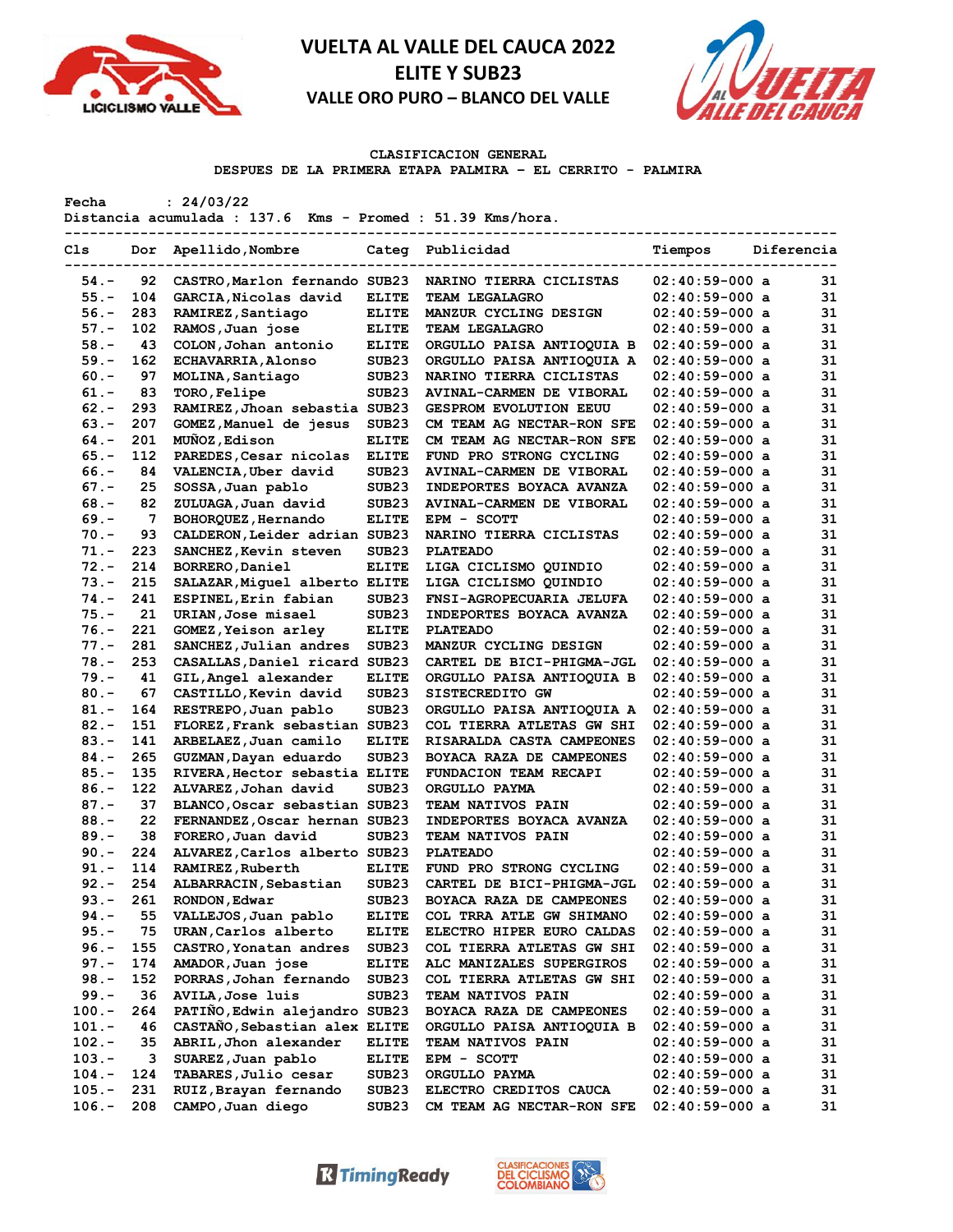



#### **CLASIFICACION GENERAL**

**DESPUES DE LA PRIMERA ETAPA PALMIRA – EL CERRITO - PALMIRA**

**Fecha : 24/03/22**

**Distancia acumulada : 137.6 Kms - Promed : 51.39 Kms/hora.**

| Cls      | Dor | Apellido, Nombre              |                   | Categ Publicidad                | Tiempos          | Diferencia |    |
|----------|-----|-------------------------------|-------------------|---------------------------------|------------------|------------|----|
| $107. -$ | 177 | NAVARRO, Royner               | <b>ELITE</b>      | ALC MANIZALES SUPERGIROS        | $02:40:59-000$ a |            | 31 |
| $108. -$ | 105 | <b>JARAMILLO, MATEO</b>       | <b>ELITE</b>      | TEAM LEGALAGRO                  | $02:40:59-000$ a |            | 31 |
| $109. -$ | 252 | RESTREPO, Cristian cami ELITE |                   | CARTEL DE BICI-PHIGMA-JGL       | $02:40:59-000$ a |            | 31 |
| $110. -$ | 236 | CHITAN, Javier mauricio SUB23 |                   | ELECTRO CREDITOS CAUCA          | $02:40:59-000$ a |            | 31 |
| $111. -$ | 4   | CHAVES, German enrique        | <b>ELITE</b>      | EPM - SCOTT                     | 02:40:59-000 a   |            | 31 |
| $112 -$  | 1   | CONTRERAS, Rodrigo            | <b>ELITE</b>      | EPM - SCOTT                     | $02:40:59-000$ a |            | 31 |
| $113 -$  | 118 | JOSSA, Carlos Stiven          | SUB <sub>23</sub> | FUND PRO STRONG CYCLING         | 02:40:59-000 a   |            | 31 |
| $114. -$ | 222 | VILLADA, Juan esteban         | <b>ELITE</b>      | <b>PLATEADO</b>                 | 02:40:59-000 a   |            | 31 |
| $115. -$ | 297 | MOLINA, Cristhian             | <b>ELITE</b>      | <b>GESPROM EVOLUTION EEUU</b>   | 02:40:59-000 a   |            | 31 |
| $116. -$ | 183 | HERRERA, Manuel david         | SUB <sub>23</sub> | EPM - SCOTT - B                 | $02:40:59-000$ a |            | 31 |
| $117. -$ | 218 | LASSO, Brayan asdrual         | SUB <sub>23</sub> | LIGA CICLISMO QUINDIO           | $02:40:59-000$ a |            | 31 |
| $118. -$ | 51  | ATAPUMA, Jhon darwin          | <b>ELITE</b>      | COL TRRA ATLE GW SHIMANO        | 02:40:59-000 a   |            | 31 |
| $119. -$ | 96  | BASTIDAS, Julian mauric SUB23 |                   | NARINO TIERRA CICLISTAS         | 02:40:59-000 a   |            | 31 |
|          | 185 | CONTRERAS, Juan Sebasti SUB23 |                   |                                 |                  |            | 31 |
| $120 -$  |     |                               |                   | EPM - SCOTT - B                 | 02:40:59-000 a   |            | 31 |
| $121 -$  | 117 | <b>ECHEVERRY, Isaias</b>      | <b>ELITE</b>      | FUND PRO STRONG CYCLING         | 02:40:59-000 a   |            |    |
| $122 -$  | 296 | PENAGOS, Nicolas ferney ELITE |                   | <b>GESPROM EVOLUTION EEUU</b>   | 02:40:59-000 a   |            | 31 |
| $123 -$  | 15  | TABARES, Jordan felipe        | <b>ELITE</b>      | SUPERGIROS ALC MANIZALES        | 02:40:59-000 a   |            | 31 |
| $124. -$ | 251 | GOMEZ, Daniel felipe          | SUB <sub>23</sub> | CARTEL DE BICI-PHIGMA-JGL       | $02:40:59-000$ a |            | 31 |
| $125 -$  | 225 | MARIN, Santiago               | SUB <sub>23</sub> | <b>PLATEADO</b>                 | 02:40:59-000 a   |            | 31 |
| $126. -$ | 245 | GIRALDO, Oscar eduardo        | SUB <sub>23</sub> | FNSI-AGROPECUARIA JELUFA        | $02:40:59-000$ a |            | 31 |
| $127. -$ | 6   | MUÑOZ, Cristian camilo        | <b>ELITE</b>      | EPM - SCOTT                     | $02:40:59-000$ a |            | 31 |
| $128 -$  | 154 | OLAVE, Jhon alexander         | SUB <sub>23</sub> | COL TIERRA ATLETAS GW SHI       | $02:40:59-000$ a |            | 31 |
| $129. -$ | 255 | BAEZ, Esneider arley          | <b>ELITE</b>      | CARTEL DE BICI-PHIGMA-JGL       | 02:40:59-000 a   |            | 31 |
| $130 -$  | 206 | OSORNO, Mateo                 | SUB23             | CM TEAM AG NECTAR-RON SFE       | $02:40:59-000$ a |            | 31 |
| $131 -$  | 262 | DIAGAMA, Marlon stiward SUB23 |                   | BOYACA RAZA DE CAMPEONES        | $02:40:59-000$ a |            | 31 |
| $132 -$  | 113 | QUETAMA, Yeison ubarley ELITE |                   | FUND PRO STRONG CYCLING         | 02:40:59-000 a   |            | 31 |
| $133 -$  | 12  | MARTINEZ, Luis miquel         | <b>ELITE</b>      | SUPERGIROS ALC MANIZALES        | 02:40:59-000 a   |            | 31 |
| $134. -$ | 123 | RINCON, Santiago              | SUB <sub>23</sub> | ORGULLO PAYMA                   | 02:40:59-000 a   |            | 31 |
| $135 -$  | 203 | OSORIO, Edison estefan        | <b>ELITE</b>      | CM TEAM AG NECTAR-RON SFE       | 02:40:59-000 a   |            | 31 |
| $136. -$ | 136 | PINILLA, Juan pablo           | SUB <sub>23</sub> | FUNDACION TEAM RECAPI           | 02:40:59-000 a   |            | 31 |
| $137 -$  | 44  | OSORIO, Frank yair            | <b>ELITE</b>      | ORGULLO PAISA ANTIOQUIA B       | $02:40:59-000$ a |            | 31 |
| $138 -$  | 173 | RUIZ, Alejandro               | <b>ELITE</b>      | ALC MANIZALES SUPERGIROS        | 02:40:59-000 a   |            | 31 |
| $139. -$ | 244 | MEDINA, Cesar augusto         | SUB <sub>23</sub> | FNSI-AGROPECUARIA JELUFA        | 02:40:59-000 a   |            | 31 |
| $140 -$  | 26  | VARGAS, Adrian enrique        | <b>ELITE</b>      | INDEPORTES BOYACA AVANZA        | $02:40:59-000$ a |            | 31 |
| $141. -$ | 81  | CARDONA, Julian               | <b>ELITE</b>      | <b>AVINAL-CARMEN DE VIBORAL</b> | $02:40:59-000$ a |            | 31 |
| $142 -$  | 243 | LOPEZ, Juan carlos            | SUB <sub>23</sub> | FNSI-AGROPECUARIA JELUFA        | $02:40:59-000$ a |            | 31 |
| $143. -$ | 172 | SUAREZ, Juan manuel           | SUB23             | ALC MANIZALES SUPERGIROS        | 02:40:59-000 a   |            | 31 |
| $144. -$ | 153 | MOLANO, Brayan estiven        | SUB23             | COL TIERRA ATLETAS GW SHI       | $02:40:59-000$ a |            | 31 |
| $145. -$ | 126 | RUBIO, Jose noe               | SUB <sub>23</sub> | ORGULLO PAYMA                   | 02:40:59-000 a   |            | 31 |
| $146. -$ | 53  | MENDOZA, Omar alberto         | <b>ELITE</b>      | COL TRRA ATLE GW SHIMANO        | 02:40:59-000 a   |            | 31 |
| $147. -$ | 237 | ORTIZ, Daniel                 | <b>ELITE</b>      | <b>ELECTRO CREDITOS CAUCA</b>   | 02:40:59-000 a   |            | 31 |
| 148.-    | 146 | RODRIGUEZ, Guillermo jo SUB23 |                   | RISARALDA CASTA CAMPEONES       | $02:40:59-000$ a |            | 31 |
| $149. -$ | 32  | APARICIO, Jair antonio        | <b>ELITE</b>      | TEAM NATIVOS PAIN               | $02:40:59-000$ a |            | 31 |
| $150 -$  | 142 | CASTILLO, Juan camilo         | SUB23             | RISARALDA CASTA CAMPEONES       | $02:40:59-000$ a |            | 31 |
| $151. -$ | 101 | QUICENO, Luis hernan          | <b>ELITE</b>      | TEAM LEGALAGRO                  | 02:40:59-000 a   |            | 31 |
| $152 -$  | 216 | PEÑA, Jose raul               | SUB <sub>23</sub> | LIGA CICLISMO QUINDIO           | 02:40:59-000 a   |            | 31 |
|          |     | MORENO, Salvador              |                   |                                 |                  |            |    |
| $153. -$ | 176 |                               | <b>ELITE</b>      | ALC MANIZALES SUPERGIROS        | 02:40:59-000 a   |            | 31 |
| $154. -$ | 61  | GUERRERO, Juan diego          | <b>ELITE</b>      | SISTECREDITO GW                 | 02:40:59-000 a   |            | 31 |
| $155. -$ | 284 | RODRIGUEZ, Juan manuel        | SUB <sub>23</sub> | MANZUR CYCLING DESIGN           | 02:40:59-000 a   |            | 31 |
| $156. -$ | 18  | RINCON, Yeison alejandr ELITE |                   | SUPERGIROS ALC MANIZALES        | 02:40:59-000 a   |            | 31 |
| $157. -$ | 186 | PIRA, Segundo omar            | SUB <sub>23</sub> | EPM - SCOTT - B                 | $02:40:59-000$ a |            | 31 |
| $158. -$ | 34  | SANCHEZ, Yerson eduardo ELITE |                   | <b>TEAM NATIVOS PAIN</b>        | 02:40:59-000 a   |            | 31 |
| $159. -$ | 14  | CARVAJAL, Edwin andres        | <b>ELITE</b>      | SUPERGIROS ALC MANIZALES        | 02:40:59-000 a   |            | 31 |



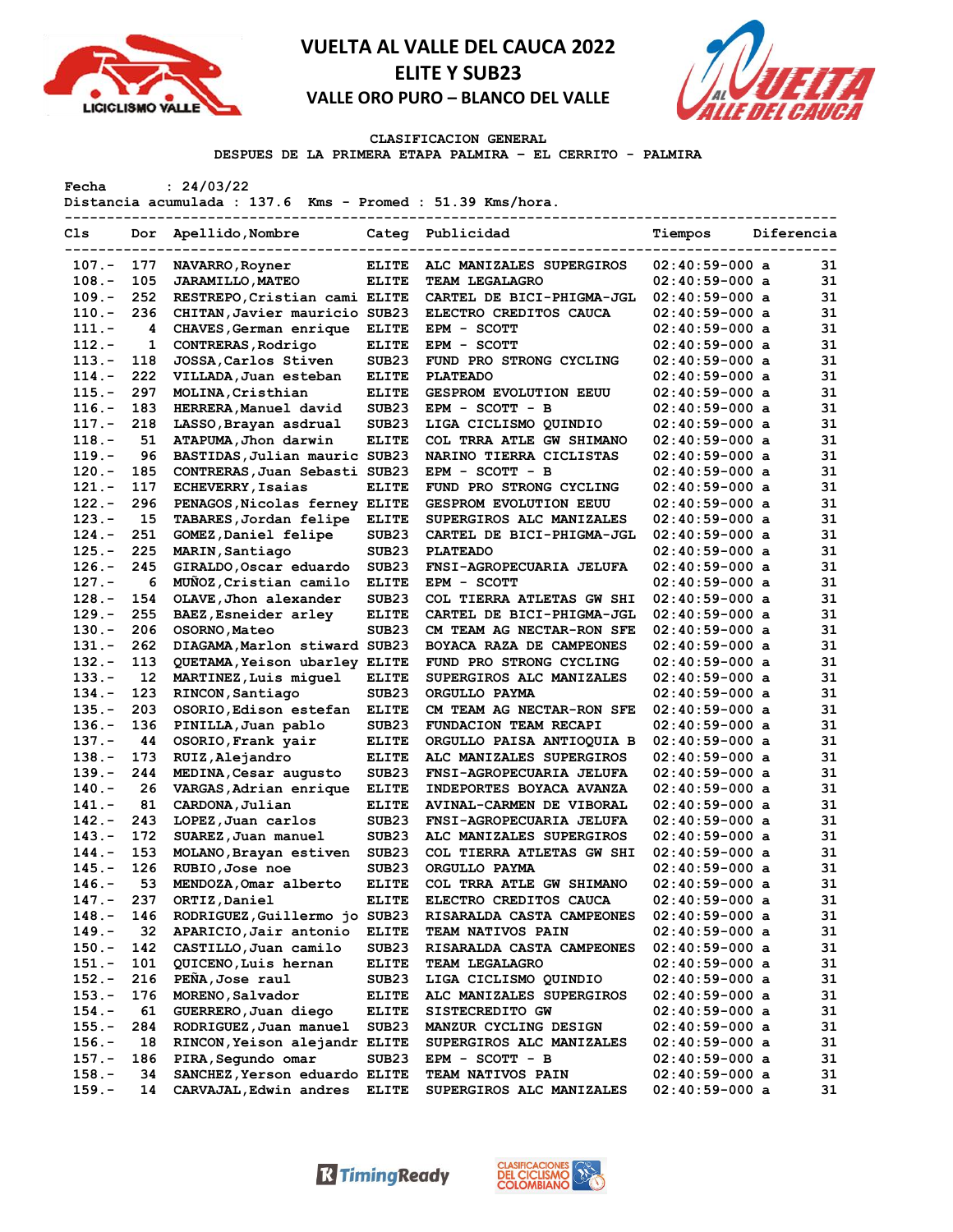



#### **CLASIFICACION GENERAL**

**DESPUES DE LA PRIMERA ETAPA PALMIRA – EL CERRITO - PALMIRA**

**Fecha : 24/03/22**

**Distancia acumulada : 137.6 Kms - Promed : 51.39 Kms/hora.**

| Cls      |      | Dor Apellido, Nombre          | Categ             | Publicidad                    | Tiempos          | Diferencia |      |
|----------|------|-------------------------------|-------------------|-------------------------------|------------------|------------|------|
| $160 -$  | 77   | OSORIO, Sergio                | SUB23             | ELECTRO HIPER EURO CALDAS     | $02:40:59-000$ a |            | 31   |
| $161. -$ | 127  | GARZON, Yonnier               | SUB23             | ORGULLO PAYMA                 | $02:40:59-000$ a |            | 31   |
| $162 -$  | 175  | MACA, Leison damian           | <b>ELITE</b>      | ALC MANIZALES SUPERGIROS      | $02:40:59-000$ a |            | 31   |
| $163 -$  | 227  | <b>CANAS, Estiven</b>         | SUB23             | <b>PLATEADO</b>               | $02:40:59-000$ a |            | 31   |
| $164. -$ | 285  | HARTRICH, Coulton james ELITE |                   | MANZUR CYCLING DESIGN         | $02:40:59-000$ a |            | 31   |
| $165. -$ | 163  | BARBOZA, Juan manuel          | SUB23             | ORGULLO PAISA ANTIOOUIA A     | $02:40:59-000$ a |            | 31   |
| $166. -$ | 116  | SANDOVAL, Edwin alexand ELITE |                   | FUND PRO STRONG CYCLING       | $02:40:59-000$ a |            | 31   |
| $167 -$  | 234  | SANCHEZ, Anderzon esteb SUB23 |                   | ELECTRO CREDITOS CAUCA        | $02:40:59-000$ a |            | 31   |
| $168. -$ | 13   | CHAPARRO, Didier alonso ELITE |                   | SUPERGIROS ALC MANIZALES      | $02:40:59-000$ a |            | 31   |
| $169. -$ | 76   | CONTRERAS, JOAN SEBASTI ELITE |                   | ELECTRO HIPER EURO CALDAS     | $02:41:27-000$ a |            | 59   |
| $170 -$  | 294  | CRUZ, Jairo Andres            | SUB23             | <b>GESPROM EVOLUTION EEUU</b> | $02:41:36-000$ a |            | 1:08 |
| $171. -$ | -233 | MOLINA, Yeison david          | SUB <sub>23</sub> | ELECTRO CREDITOS CAUCA        | $02:42:15-000$ a |            | 1:47 |
| $172 -$  | 133  | LESMES, Jhoan sebastian       | SUB <sub>23</sub> | FUNDACION TEAM RECAPI         | $02:42:15-000$ a |            | 1:47 |
|          |      |                               |                   |                               |                  |            |      |

**CLASIFICACION GENERAL DE SUB23**

| C1s     |     | Dor Apellido, Nombre          |                   | Categ Publicidad              | Tiempos          | Diferencia |    |
|---------|-----|-------------------------------|-------------------|-------------------------------|------------------|------------|----|
| $1 -$   | 87  | VELEZ, Santiago               | SUB <sub>23</sub> | AVINAL-CARMEN DE VIBORAL      | $02:40:39-000$   |            |    |
| $2 -$   | 263 | LOPEZ, Jimmy yesid            | SUB23             | BOYACA RAZA DE CAMPEONES      | $02:40:39-000$ a |            |    |
| $3 -$   | 171 | ZAPATA, Alex juan pablo SUB23 |                   | ALC MANIZALES SUPERGIROS      | $02:40:56-000$ a |            | 17 |
| $4 -$   | 242 | GUTIERREZ, Daniel anton SUB23 |                   | FNSI-AGROPECUARIA JELUFA      | $02:40:57-000$ a |            | 18 |
| $5. -$  | 86  | OSORIO, Julian                | SUB23             | AVINAL-CARMEN DE VIBORAL      | $02:40:58-000$ a |            | 19 |
| $6. -$  | 74  | OSPINA, Carlos andres         | SUB <sub>23</sub> | ELECTRO HIPER EURO CALDAS     | $02:40:58-000$ a |            | 19 |
| $7 -$   | 94  | MORA, David camilo            | SUB23             | NARINO TIERRA CICLISTAS       | $02:40:59-000$ a |            | 20 |
| $8 -$   | 85  | PATINO, Marlon                | SUB23             | AVINAL-CARMEN DE VIBORAL      | $02:40:59-000$ a |            | 20 |
| $9 -$   | 228 | LOPERA, Juan pablo            | SUB <sub>23</sub> | <b>PLATEADO</b>               | $02:40:59-000$ a |            | 20 |
| $10. -$ | 165 | RENDON, Juan tito             | SUB <sub>23</sub> | ORGULLO PAISA ANTIOQUIA A     | $02:40:59-000$ a |            | 20 |
| $11. -$ | 143 | ALZATE, Juan david            | SUB <sub>23</sub> | RISARALDA CASTA CAMPEONES     | $02:40:59-000$ a |            | 20 |
| $12 -$  | 246 | GONZALEZ, Roman               | SUB23             | FNSI-AGROPECUARIA JELUFA      | $02:40:59-000$ a |            | 20 |
| $13 -$  | 161 | SANCHEZ, Mateo                | SUB <sub>23</sub> | ORGULLO PAISA ANTIOQUIA A     | $02:40:59-000$ a |            | 20 |
| $14. -$ | 91  | MARTINEZ, Alvaro franco       | SUB <sub>23</sub> | NARINO TIERRA CICLISTAS       | $02:40:59-000$ a |            | 20 |
| $15. -$ | 205 | CARDONA, Julian               | SUB23             | CM TEAM AG NECTAR-RON SFE     | $02:40:59-000$ a |            | 20 |
| $16. -$ | 95  | RIASCO, JUAN FELIPE           | SUB <sub>23</sub> | NARINO TIERRA CICLISTAS       | $02:40:59-000$ a |            | 20 |
| $17. -$ | 292 | CARVAJAL, Hugo leandro        | SUB <sub>23</sub> | <b>GESPROM EVOLUTION EEUU</b> | $02:40:59-000$ a |            | 20 |
| $18. -$ | 73  | RAMIREZ, John stiven          | SUB <sub>23</sub> | ELECTRO HIPER EURO CALDAS     | $02:40:59-000$ a |            | 20 |
| $19. -$ | 147 | VIRGUEZ, Brayan santiag       | SUB <sub>23</sub> | RISARALDA CASTA CAMPEONES     | $02:40:59-000$ a |            | 20 |
| $20 -$  | 182 | ARBOLEDA, Anderson            | SUB <sub>23</sub> | $EPM - SCOTT - B$             | $02:40:59-000$ a |            | 20 |
| $21 -$  | 98  | BURBANO, Juan Diego           | SUB <sub>23</sub> | NARINO TIERRA CICLISTAS       | $02:40:59-000$ a |            | 20 |
| $22 -$  | 145 | DIAZ, Jair adenilzon          | SUB <sub>23</sub> | RISARALDA CASTA CAMPEONES     | $02:40:59-000$ a |            | 20 |
| $23 -$  | 291 | GONZALEZ, Juan pablo          | SUB23             | <b>GESPROM EVOLUTION EEUU</b> | 02:40:59-000 a   |            | 20 |
| $24. -$ | 184 | HOYOS, Miquel angel           | SUB <sub>23</sub> | EPM - SCOTT - B               | $02:40:59-000$ a |            | 20 |
| $25. -$ | 144 | PINEDA, Juan felipe           | SUB23             | RISARALDA CASTA CAMPEONES     | $02:40:59-000$ a |            | 20 |
| $26. -$ | 226 | GOMEZ, Jonatan                | SUB <sub>23</sub> | <b>PLATEADO</b>               | $02:40:59-000$ a |            | 20 |
| $27. -$ | 92  | CASTRO, Marlon fernando SUB23 |                   | NARINO TIERRA CICLISTAS       | $02:40:59-000$ a |            | 20 |
| $28 -$  | 162 | ECHAVARRIA, Alonso            | SUB <sub>23</sub> | ORGULLO PAISA ANTIOQUIA A     | $02:40:59-000$ a |            | 20 |
| $29. -$ | 97  | MOLINA, Santiago              | SUB <sub>23</sub> | NARINO TIERRA CICLISTAS       | $02:40:59-000$ a |            | 20 |
| $30 -$  | 83  | TORO, Felipe                  | SUB <sub>23</sub> | AVINAL-CARMEN DE VIBORAL      | $02:40:59-000$ a |            | 20 |
| $31 -$  | 293 | RAMIREZ, Jhoan sebastia SUB23 |                   | <b>GESPROM EVOLUTION EEUU</b> | $02:40:59-000$ a |            | 20 |
| $32 -$  | 207 | GOMEZ, Manuel de jesus        | SUB <sub>23</sub> | CM TEAM AG NECTAR-RON SFE     | $02:40:59-000$ a |            | 20 |
| $33 -$  | 84  | VALENCIA, Uber david          | SUB <sub>23</sub> | AVINAL-CARMEN DE VIBORAL      | $02:40:59-000$ a |            | 20 |
| $34. -$ | 25  | SOSSA, Juan pablo             | SUB <sub>23</sub> | INDEPORTES BOYACA AVANZA      | $02:40:59-000$ a |            | 20 |
| $35. -$ | 82  | ZULUAGA, Juan david           | SUB <sub>23</sub> | AVINAL-CARMEN DE VIBORAL      | $02:40:59-000$ a |            | 20 |

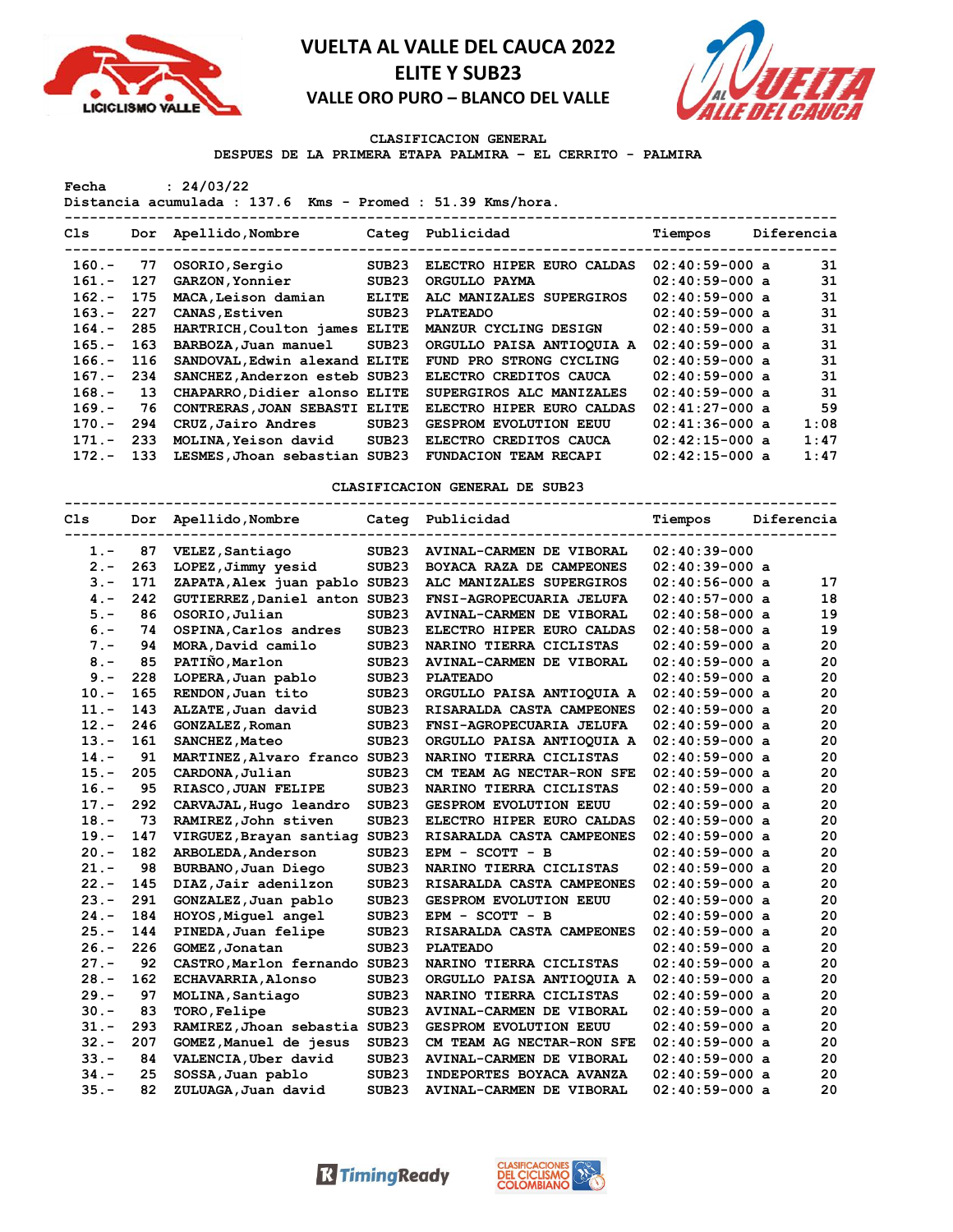



#### **CLASIFICACION GENERAL DE SUB23**

| Cls     |     | Dor Apellido, Nombre          |                   | Categ Publicidad              | Tiempos          |  | Diferencia |
|---------|-----|-------------------------------|-------------------|-------------------------------|------------------|--|------------|
| 36.-    | 93  | CALDERON, Leider adrian SUB23 |                   | NARINO TIERRA CICLISTAS       | $02:40:59-000$ a |  | 20         |
| 37.-    | 223 | SANCHEZ, Kevin steven         | SUB <sub>23</sub> | <b>PLATEADO</b>               | $02:40:59-000$ a |  | 20         |
| $38 -$  | 241 | ESPINEL, Erin fabian          | SUB <sub>23</sub> | FNSI-AGROPECUARIA JELUFA      | $02:40:59-000$ a |  | 20         |
| $39. -$ | 21  | URIAN, Jose misael            | SUB <sub>23</sub> | INDEPORTES BOYACA AVANZA      | $02:40:59-000$ a |  | 20         |
| $40 -$  | 281 | SANCHEZ, Julian andres        | SUB <sub>23</sub> | MANZUR CYCLING DESIGN         | $02:40:59-000$ a |  | 20         |
| 41.-    | 253 | CASALLAS, Daniel ricard SUB23 |                   | CARTEL DE BICI-PHIGMA-JGL     | $02:40:59-000$ a |  | 20         |
| $42. -$ | 67  | CASTILLO, Kevin david         | SUB <sub>23</sub> | <b>SISTECREDITO GW</b>        | $02:40:59-000$ a |  | 20         |
| $43. -$ | 164 | RESTREPO, Juan pablo          | SUB <sub>23</sub> | ORGULLO PAISA ANTIOQUIA A     | $02:40:59-000$ a |  | 20         |
| 44.-    | 151 | FLOREZ, Frank sebastian SUB23 |                   | COL TIERRA ATLETAS GW SHI     | $02:40:59-000$ a |  | 20         |
| $45. -$ | 265 | GUZMAN, Dayan eduardo         | SUB <sub>23</sub> | BOYACA RAZA DE CAMPEONES      | $02:40:59-000$ a |  | 20         |
| $46. -$ | 122 | ALVAREZ, Johan david          | SUB <sub>23</sub> | ORGULLO PAYMA                 | $02:40:59-000$ a |  | 20         |
| $47. -$ | 37  | BLANCO, Oscar sebastian SUB23 |                   | <b>TEAM NATIVOS PAIN</b>      | $02:40:59-000$ a |  | 20         |
| $48. -$ | 22  | FERNANDEZ, Oscar hernan SUB23 |                   | INDEPORTES BOYACA AVANZA      | $02:40:59-000$ a |  | 20         |
|         |     |                               |                   |                               |                  |  |            |
| $49. -$ | 38  | FORERO, Juan david            | SUB <sub>23</sub> | <b>TEAM NATIVOS PAIN</b>      | $02:40:59-000$ a |  | 20         |
| $50. -$ | 224 | ALVAREZ, Carlos alberto SUB23 |                   | <b>PLATEADO</b>               | $02:40:59-000$ a |  | 20         |
| $51. -$ | 254 | ALBARRACIN, Sebastian         | SUB <sub>23</sub> | CARTEL DE BICI-PHIGMA-JGL     | $02:40:59-000$ a |  | 20         |
| $52 -$  | 261 | RONDON, Edwar                 | SUB <sub>23</sub> | BOYACA RAZA DE CAMPEONES      | $02:40:59-000$ a |  | 20         |
| $53. -$ | 155 | CASTRO, Yonatan andres        | SUB <sub>23</sub> | COL TIERRA ATLETAS GW SHI     | $02:40:59-000$ a |  | 20         |
| $54. -$ | 152 | PORRAS, Johan fernando        | SUB <sub>23</sub> | COL TIERRA ATLETAS GW SHI     | $02:40:59-000$ a |  | 20         |
| $55. -$ | 36  | AVILA, Jose luis              | SUB <sub>23</sub> | <b>TEAM NATIVOS PAIN</b>      | $02:40:59-000$ a |  | 20         |
| $56. -$ | 264 | PATIÑO, Edwin alejandro SUB23 |                   | BOYACA RAZA DE CAMPEONES      | $02:40:59-000$ a |  | 20         |
| $57. -$ | 124 | TABARES, Julio cesar          | SUB <sub>23</sub> | ORGULLO PAYMA                 | $02:40:59-000$ a |  | 20         |
| $58. -$ | 231 | RUIZ, Brayan fernando         | SUB <sub>23</sub> | ELECTRO CREDITOS CAUCA        | $02:40:59-000$ a |  | 20         |
| $59. -$ | 208 | CAMPO, Juan diego             | SUB <sub>23</sub> | CM TEAM AG NECTAR-RON SFE     | $02:40:59-000$ a |  | 20         |
| $60 -$  | 236 | CHITAN, Javier mauricio SUB23 |                   | ELECTRO CREDITOS CAUCA        | $02:40:59-000$ a |  | 20         |
| $61. -$ | 118 | JOSSA, Carlos Stiven          | SUB <sub>23</sub> | FUND PRO STRONG CYCLING       | $02:40:59-000$ a |  | 20         |
| $62 -$  | 183 | HERRERA, Manuel david         | SUB <sub>23</sub> | EPM - SCOTT - B               | $02:40:59-000$ a |  | 20         |
| $63 -$  | 218 | LASSO, Brayan asdrual         | SUB <sub>23</sub> | LIGA CICLISMO QUINDIO         | $02:40:59-000$ a |  | 20         |
| $64. -$ | 96  | BASTIDAS, Julian mauric SUB23 |                   | NARINO TIERRA CICLISTAS       | $02:40:59-000$ a |  | 20         |
| $65. -$ | 185 | CONTRERAS, Juan Sebasti SUB23 |                   | EPM - SCOTT - B               | $02:40:59-000$ a |  | 20         |
| $66. -$ | 251 | GOMEZ, Daniel felipe          | SUB <sub>23</sub> | CARTEL DE BICI-PHIGMA-JGL     | $02:40:59-000$ a |  | 20         |
| $67. -$ | 225 | MARIN, Santiago               | SUB <sub>23</sub> | <b>PLATEADO</b>               | $02:40:59-000$ a |  | 20         |
| $68 -$  | 245 | GIRALDO, Oscar eduardo        | SUB <sub>23</sub> | FNSI-AGROPECUARIA JELUFA      | $02:40:59-000$ a |  | 20         |
| $69. -$ | 154 | OLAVE, Jhon alexander         | SUB <sub>23</sub> | COL TIERRA ATLETAS GW SHI     | $02:40:59-000$ a |  | 20         |
| $70. -$ | 206 | OSORNO, Mateo                 | SUB <sub>23</sub> | CM TEAM AG NECTAR-RON SFE     | $02:40:59-000$ a |  | 20         |
| $71. -$ | 262 | DIAGAMA, Marlon stiward SUB23 |                   | BOYACA RAZA DE CAMPEONES      | $02:40:59-000$ a |  | 20         |
| $72 -$  | 123 | RINCON, Santiago              | SUB <sub>23</sub> | ORGULLO PAYMA                 | $02:40:59-000$ a |  | 20         |
| $73. -$ | 136 | PINILLA, Juan pablo           | SUB <sub>23</sub> | <b>FUNDACION TEAM RECAPI</b>  | $02:40:59-000$ a |  | 20         |
| $74. -$ | 244 | MEDINA, Cesar augusto         | SUB <sub>23</sub> | FNSI-AGROPECUARIA JELUFA      | $02:40:59-000$ a |  | 20         |
| $75. -$ | 243 | LOPEZ, Juan carlos            | SUB <sub>23</sub> | FNSI-AGROPECUARIA JELUFA      | $02:40:59-000$ a |  | 20         |
| $76. -$ | 172 | SUAREZ, Juan manuel           | SUB <sub>23</sub> | ALC MANIZALES SUPERGIROS      | $02:40:59-000$ a |  | 20         |
| 77.-    | 153 | MOLANO, Brayan estiven        | SUB23             | COL TIERRA ATLETAS GW SHI     | $02:40:59-000$ a |  | 20         |
| $78. -$ | 126 | RUBIO, Jose noe               | SUB <sub>23</sub> | ORGULLO PAYMA                 | $02:40:59-000$ a |  | 20         |
| $79. -$ | 146 | RODRIGUEZ, Guillermo jo SUB23 |                   | RISARALDA CASTA CAMPEONES     | $02:40:59-000$ a |  | 20         |
| $80 -$  | 142 | CASTILLO, Juan camilo         | SUB23             | RISARALDA CASTA CAMPEONES     | $02:40:59-000$ a |  | 20         |
| $81. -$ | 216 | PEÑA, Jose raul               | SUB23             | LIGA CICLISMO QUINDIO         |                  |  | 20         |
|         |     |                               |                   |                               | $02:40:59-000$ a |  |            |
| $82 -$  | 284 | RODRIGUEZ, Juan manuel        | SUB <sub>23</sub> | MANZUR CYCLING DESIGN         | $02:40:59-000$ a |  | 20         |
| $83 -$  | 186 | PIRA, Segundo omar            | SUB <sub>23</sub> | $EPM - SCOTT - B$             | $02:40:59-000$ a |  | 20         |
| $84. -$ | 77  | OSORIO, Sergio                | SUB <sub>23</sub> | ELECTRO HIPER EURO CALDAS     | $02:40:59-000$ a |  | 20         |
| $85. -$ | 127 | <b>GARZON, Yonnier</b>        | SUB <sub>23</sub> | <b>ORGULLO PAYMA</b>          | $02:40:59-000$ a |  | 20         |
| $86. -$ | 227 | <b>CANAS, Estiven</b>         | SUB <sub>23</sub> | <b>PLATEADO</b>               | $02:40:59-000$ a |  | 20         |
| $87. -$ | 163 | BARBOZA, Juan manuel          | SUB23             | ORGULLO PAISA ANTIOQUIA A     | $02:40:59-000$ a |  | 20         |
| $88. -$ | 234 | SANCHEZ, Anderzon esteb SUB23 |                   | <b>ELECTRO CREDITOS CAUCA</b> | $02:40:59-000$ a |  | 20         |
| $89. -$ | 294 | CRUZ, Jairo Andres            | SUB <sub>23</sub> | GESPROM EVOLUTION EEUU        | $02:41:36-000$ a |  | 57         |
| $90 -$  | 233 | MOLINA, Yeison david          | SUB <sub>23</sub> | ELECTRO CREDITOS CAUCA        | $02:42:15-000$ a |  | 1:36       |
| $91. -$ | 133 | LESMES, Jhoan sebastian SUB23 |                   | FUNDACION TEAM RECAPI         | $02:42:15-000$ a |  | 1:36       |

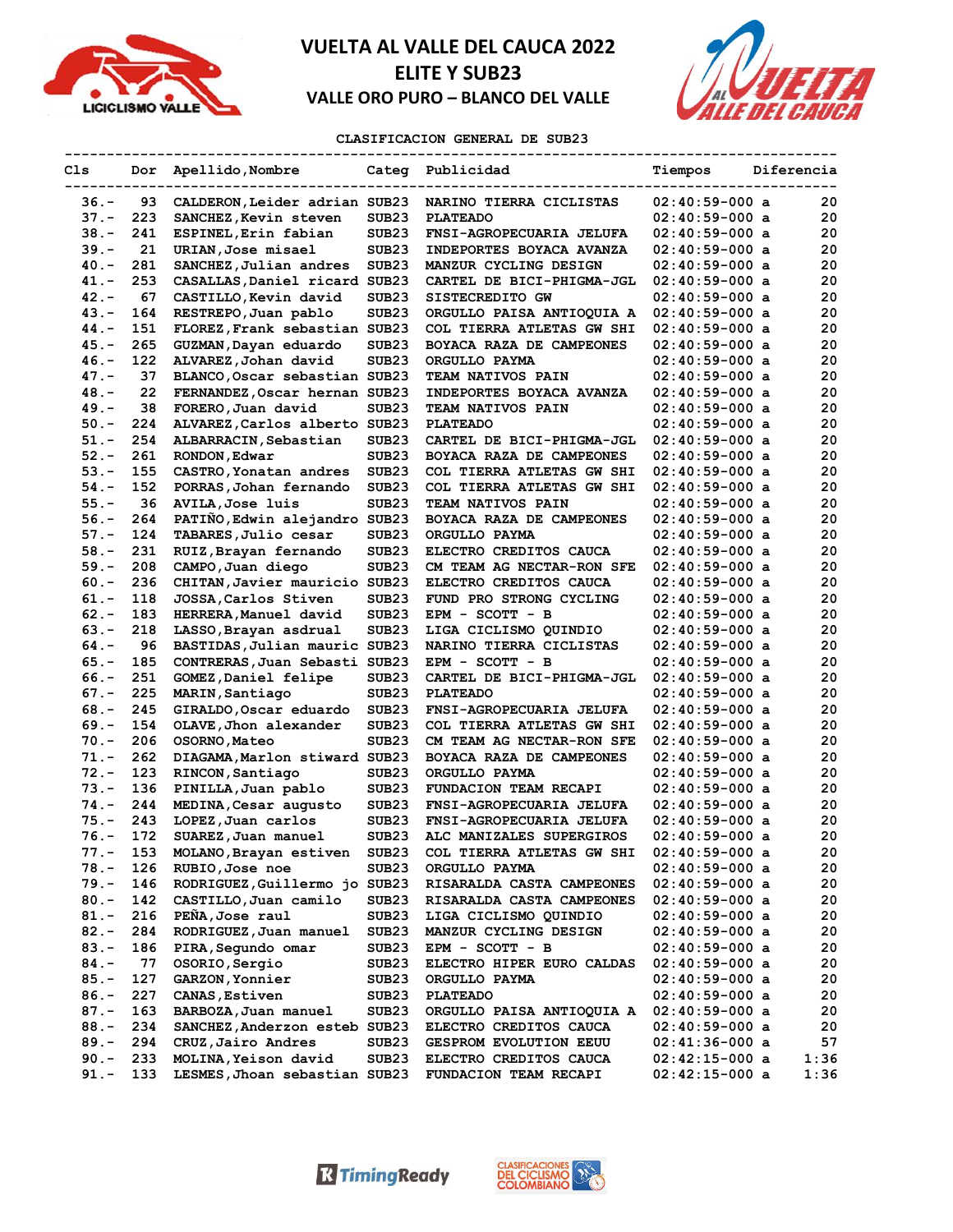



**CLASIFICACION GENERAL POR EQUIPOS**

| 1.- SISTECREDITO GW 08:02:17                                                                          |  |  |  |
|-------------------------------------------------------------------------------------------------------|--|--|--|
| 2.- AVINAL-CARMEN DE VIBORAL $08:02:37$ a 20                                                          |  |  |  |
| 3.- SUPERGIROS ALC MANIZALES 08:02:37 a 20                                                            |  |  |  |
| 4.- FUNDACION TEAM RECAPI $08:02:41$ a 24                                                             |  |  |  |
| 5.- GESPROM EVOLUTION EEUU 08:02:41 a 24                                                              |  |  |  |
| 6.- COL TRRA ATLE GW SHIMANO $08:02:41$ a 24                                                          |  |  |  |
| 7.- ORGULLO PAISA ANTIOQUIA B 08:02:45 a 28                                                           |  |  |  |
| 8.- EPM - SCOTT<br>9.- BOYACA RAZA DE CAMPEONES 08:02:45 a 28                                         |  |  |  |
|                                                                                                       |  |  |  |
| 10.- CM TEAM AG NECTAR-RON SFE $08:02:57$ a 40                                                        |  |  |  |
| 11.- NARINO TIERRA CICLISTAS $08:02:57$ a 40                                                          |  |  |  |
| 12.- ELECTRO HIPER EURO CALDAS 08:02:57 a 40                                                          |  |  |  |
| 13.- RISARALDA CASTA CAMPEONES 08:02:57 a 40                                                          |  |  |  |
| 14.- ORGULLO PAISA ANTIOQUIA A 08:03:01 a 44                                                          |  |  |  |
| 15.- FNSI-AGROPECUARIA JELUFA 08:03:01 a 44                                                           |  |  |  |
|                                                                                                       |  |  |  |
| 16. TEAM NATIVOS PAIN 08:03:01 a 44<br>17. TEAM LEGALAGRO 08:03:05 a 48<br>18. PLATEADO 08:03:05 a 48 |  |  |  |
|                                                                                                       |  |  |  |
| 19. – FUND PRO STRONG CYCLING 08:03:05 a 48<br>20. – EPM – SCOTT – B 08:03:05 a 48                    |  |  |  |
|                                                                                                       |  |  |  |
| 21.- ALC MANIZALES SUPERGIROS $08:03:05$ a 48<br>22.- INDEPORTES BOYACA AVANZA $08:03:09$ a 52        |  |  |  |
|                                                                                                       |  |  |  |
| 23.- LIGA CICLISMO QUINDIO 08:03:09 a 52                                                              |  |  |  |
| 24.- COL TIERRA ATLETAS GW SHI 08:03:09 a 52                                                          |  |  |  |
| 25.- CARTEL DE BICI-PHIGMA-JGL 08:03:09 a 52                                                          |  |  |  |
| 26.- MANZUR CYCLING DESIGN 08:03:09 a 52<br>27.- ORGULLO PAYMA 08:03:09 a 52                          |  |  |  |
|                                                                                                       |  |  |  |
| 28.- ELECTRO CREDITOS CAUCA 08:03:09 a 52                                                             |  |  |  |

#### **CLASIFICACION GENERAL POR PUNTOS**

|    | 64    | SAMUDIO, Carlos               | <b>ELITE</b>      | 15 Pts |  |
|----|-------|-------------------------------|-------------------|--------|--|
| 2  | 8     | RODRIGUEZ, John anderso ELITE |                   | 12 Pts |  |
| 3  | 63    | GOMEZ, David santiago         | <b>ELITE</b>      | 10 Pts |  |
| 4  | 42    | OSORIO, Juan felipe           | <b>ELITE</b>      | 8 Pts  |  |
| 5. | - 131 | ARIZA, Heimarhanz             | <b>ELITE</b>      | 7 Pts  |  |
| 6  | 87    | VELEZ, Santiago               | SUB <sub>23</sub> | 6 Pts  |  |
| 7  | 263   | LOPEZ, Jimmy yesid            | SUB23             | 5 Pts  |  |
| 8  | 17    | SUAZA, Bernando albeiro ELITE |                   | 4 Pts  |  |
| 9  | 295   | ROMAN, Davinson               | <b>ELITE</b>      | 3 Pts  |  |
| 10 | 52    | PEÑA, Wilson estiben          | <b>ELITE</b>      | 2 Pts  |  |
|    |       |                               |                   |        |  |

#### **CLASIFICACION GENERAL DE METAS VOLANTES**

|   | 1 111 | CASTAÑEDA, Jaime albert ELITE       |              | 5 Pts |  |  |  |  |
|---|-------|-------------------------------------|--------------|-------|--|--|--|--|
|   | 2 171 | ZAPATA, Alex juan pablo SUB23       |              | 5 Pts |  |  |  |  |
|   | 3 45  | JARAMILLO, Daniel alexa ELITE       |              | 5 Pts |  |  |  |  |
|   |       | 4 242 GUTIERREZ, Daniel anton SUB23 |              | 3 Pts |  |  |  |  |
| 5 | 5.    | OCHOA,Diego antonio                 | ELITE        | 3 Pts |  |  |  |  |
| 6 |       | 62 BENAVIDES, Diego andres ELITE    |              | 3 Pts |  |  |  |  |
| 7 | 64    | SAMUDIO, Carlos                     | <b>ELITE</b> | 2 Pts |  |  |  |  |
| 8 | 86    | OSORIO, Julian                      | SUB23        | 2 Pts |  |  |  |  |
| 9 | 74    | OSPINA, Carlos andres               | SUB23        | 2 Pts |  |  |  |  |



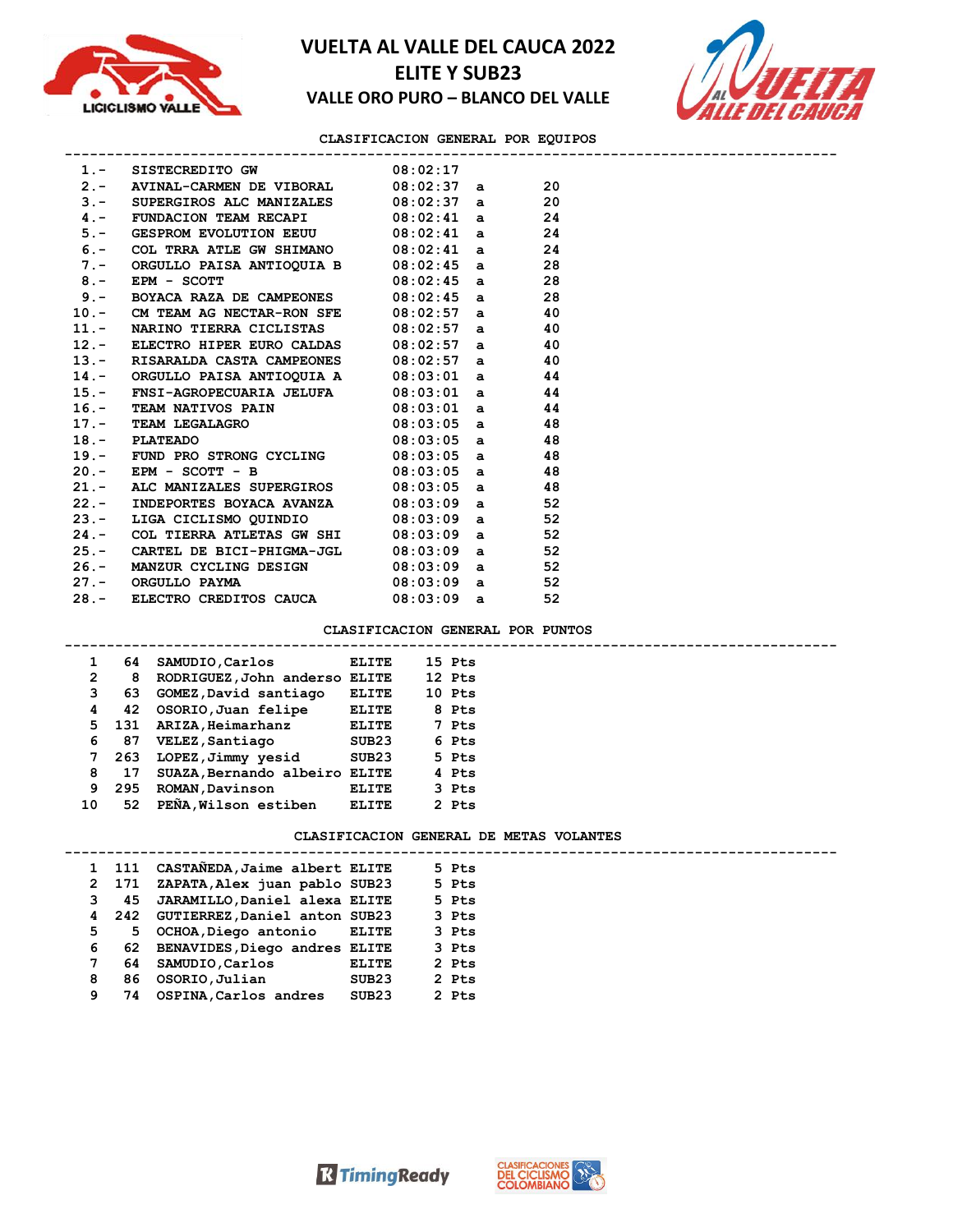



**ORDEN DE VEHICULOS PARA LA SALIDA DE LA SEGUNDA ETAPA --------------------------------------------------------------------------------------------**

| 1 .- SISTECREDITO GW            |
|---------------------------------|
| $2 - EPM - SCOTT$               |
| 3 .- ORGULLO PAISA ANTIOQUIA B  |
| 4 .- FUNDACION TEAM RECAPI      |
| 5 .- AVINAL-CARMEN DE VIBORAL   |
| 6 .- BOYACA RAZA DE CAMPEONES   |
| 7 .- SUPERGIROS ALC MANIZALES   |
| 8 .- GESPROM EVOLUTION EEUU     |
| 9 .- COL TRRA ATLE GW SHIMANO   |
| 10 .- FUND PRO STRONG CYCLING   |
| 11 .- ALC MANIZALES SUPERGIROS  |
| 12 .- FNSI-AGROPECUARIA JELUFA  |
| 13 .- ELECTRO HIPER EURO CALDAS |
| 14 .- TEAM LEGALAGRO            |
| 15 .- NARINO TIERRA CICLISTAS   |
| 16 .- CM TEAM AG NECTAR-RON SFE |
| 17 .- PLATEADO                  |
| 18 .- ORGULLO PAISA ANTIOOUIA A |
| 19 .- RISARALDA CASTA CAMPEONES |
| 20 .- TEAM NATIVOS PAIN         |
| 21 .- EPM - SCOTT - B           |
| 22 .- MANZUR CYCLING DESIGN     |
| 23 .- INDEPORTES BOYACA AVANZA  |
| 24 .- LIGA CICLISMO OUINDIO     |
| 25 .- CARTEL DE BICI-PHIGMA-JGL |
| 26 .- COL TIERRA ATLETAS GW SHI |

- **27 .- ORGULLO PAYMA**
- **28 .- ELECTRO CREDITOS CAUCA**

### **BOLETIN JURADO DE COMISARIOS PRIMERA ETAPA PALMIRA - CANDELARIA – VILLARRICA – CANDELARIA – EL CERRITO – SUCROMILES – PALMIRA JUEVES 24 DE MARZO DE 2022**

**NO PARTIO: EL CORREDOR No 23**

**RETIROS: LOS CORREDORES No 24-108-115-125-128-211-212-213-217-282**

**SANCIONES: LOS EQUIPOS DE LA LIGA DE CICLISMO DEL QUINDIO Y MANZUR CYCLING SE UBICARON EN EL ULTIMO LUGAR DE LA CARAVANA DE VEHICULOS, POR NO RECLAMAR DENTRO DEL TERMINO, SU RESPECTIVO NUMERO DE IDENTIFICACION DE CARAVANA.** 

**EXPULSION: SE EXPULSA AL CORREDOR No 121 POR NO HACER EL RECORRIDO COMPLETO.** 

**FDO**

**JURADO DE COMISARIOS**



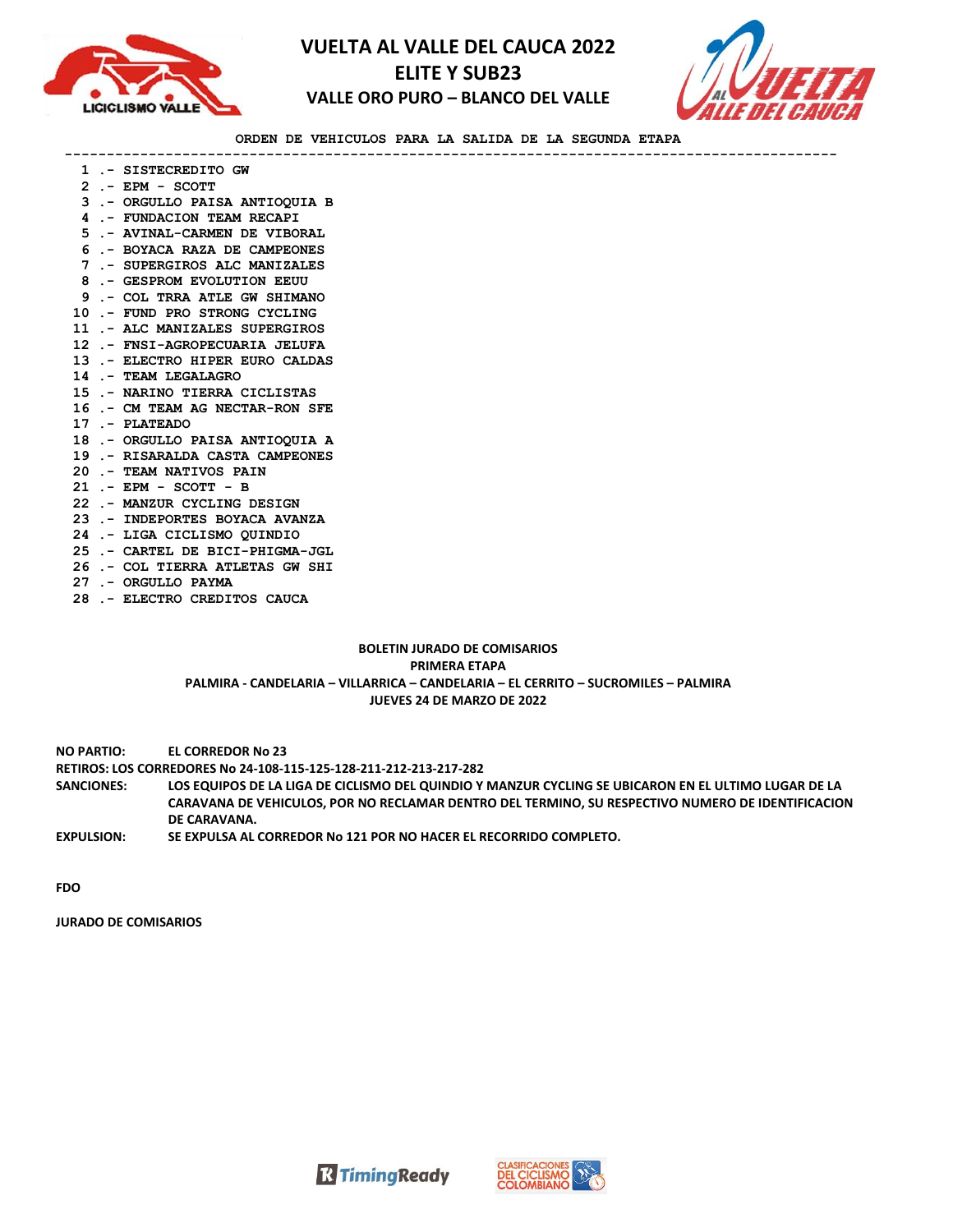



## **SEGUNDA ETAPA CIRCUITO PRADERA – AGUA CLARA – PRADERA 144 KMS VIERNES 25 DE MARZO DE 2022**

| <b>HORA DE SALIDA:</b>        | $9:00$ AM                                                                         |
|-------------------------------|-----------------------------------------------------------------------------------|
| SITIO DE SALIDA:              | PARQUE PRINCIPAL DE PRADERA                                                       |
| SITIO DE LLEGADA:             | <b>PARQUE PRINCIPAL DE PRADERA</b>                                                |
| <b>DISTANCIA:</b>             | <b>CIRCUITO DE 18 KMS - 8 VUELTAS</b>                                             |
| <b>METAS VOLANTES:</b>        | 1. 2DA VUELTA – HACIENDA LA TRINIDAD – SENTIDO PRADERA - PALMIRA                  |
|                               | 2. 4TA VUELTA – HACIENDA LA TRINIDAD – SENTIDO PRADERA - PALMIRA                  |
|                               | 3. 6TA VUELTA – HACIENDA LA TRINIDAD – SENTIDO PRADERA - PALMIRA                  |
| <b>CONTROL MEDICO:</b>        | ALCALDIA DE PRADERA                                                               |
| LIMITE DE CLASIFICACIÓN:      | 12%                                                                               |
| <b>PIE EN TIERRA</b>          | 1. ENTRE LA PLANTA DE GAS Y EL ALTO DE GUACO, SENTIDO PALMIRA - PRADERA           |
| <b>CARAVANA DE VEHICULOS:</b> | SOLAMENTE CIRCULARA 1 CARRO POR EQUIPO, EN EL RETORNO DE AGUA CLARA LOS VEHICULOS |
|                               | SE DETENDRAN EN LA PLANTA DE GAS, PARA TOMAR POSICION NUEVAMENTE Y REINTEGRARSE A |
|                               | LA CARRERA.                                                                       |